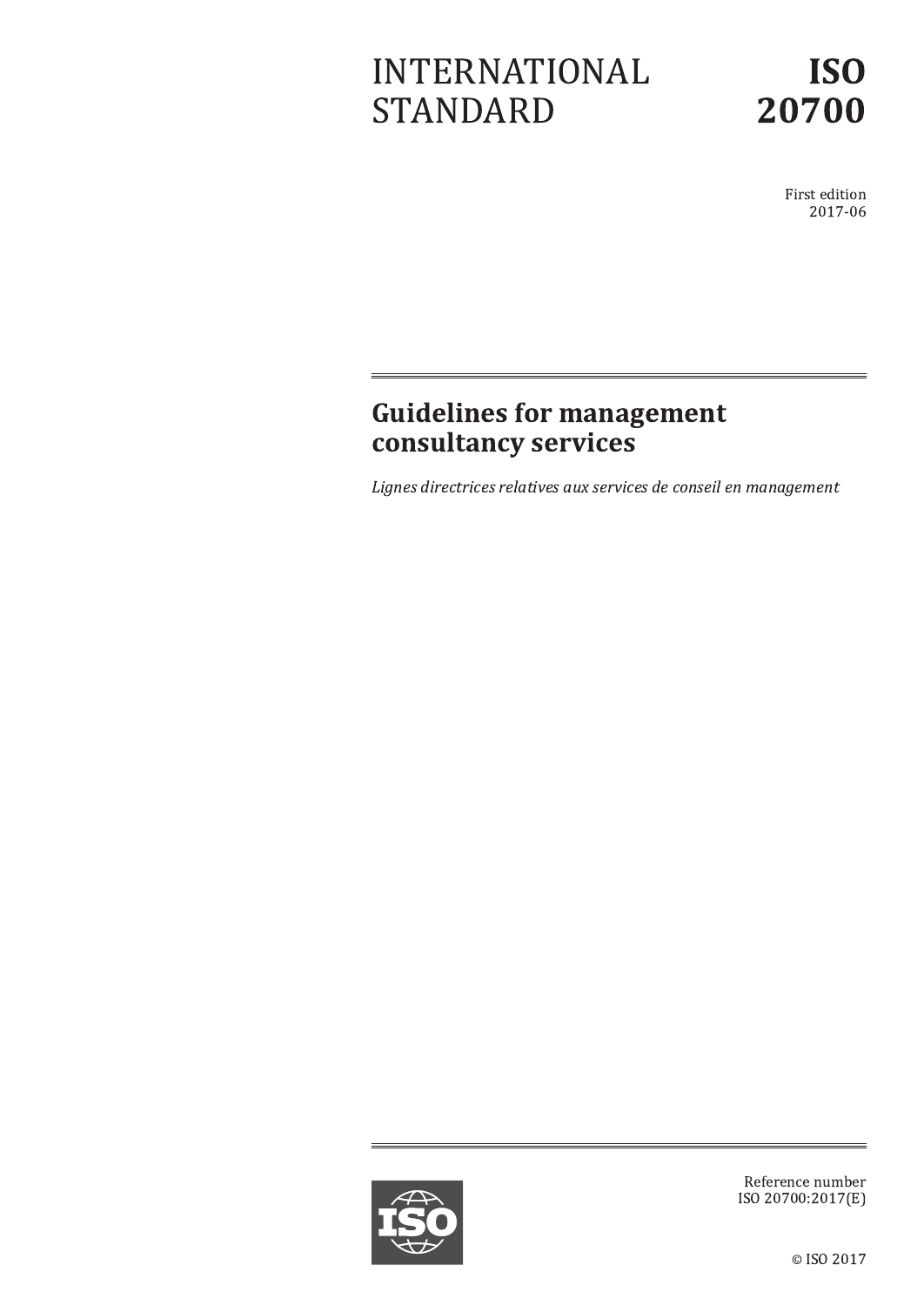

### © ISO 2017, Published in Switzerland

All rights reserved. Unless otherwise specified, no part of this publication may be reproduced or utilized otherwise in any form or by any means, electronic or mechanical, including photocopying, or posting on the internet or an intranet, without prior written permission. Permission can be requested from either ISO at the address below or ISO's member body in the country of the requester.

... . . . . . . . . . . . . . <u>ch . de B landonne a romando de B e de B</u> CH-1214 Vernier, Geneva, Switzerland Tel. +41 22 749 01 11 Fax +41 22 749 09 47 copyright@iso.org www.iso.org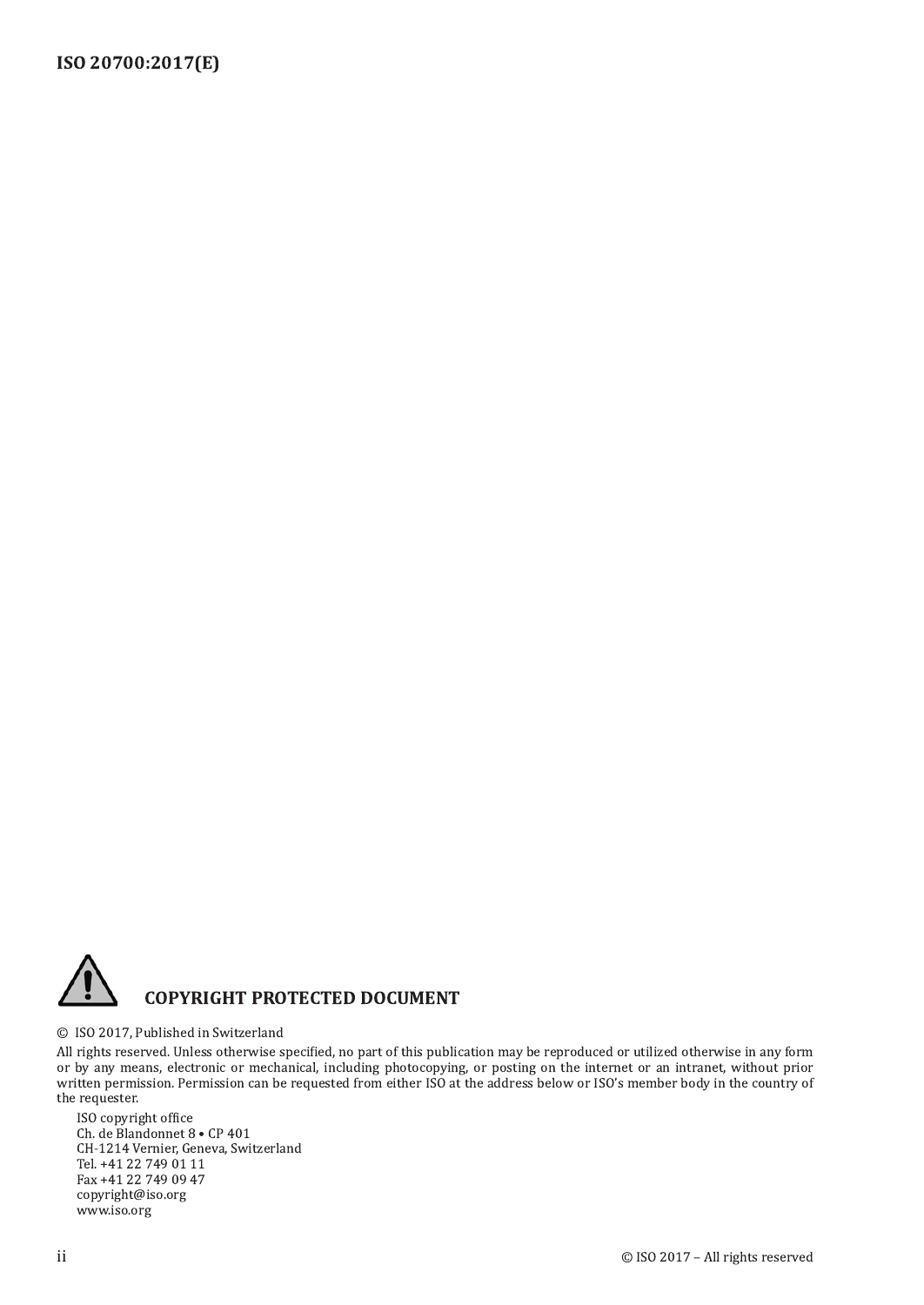# **Contents**

Page

|   |            |        | $\textbf{For} \textbf{word} \textit{} \textit{} \textit{} \textit{} \textit{} \textit{} \textit{} \textit{} \textit{} \textit{} \textit{} \textit{} \textit{} \textit{} \textit{} \textit{} \textit{} \textit{} \textit{} \textit{} \textit{} \textit{} \textit{} \textit{} \textit{} \textit{} \textit{} \textit{} \textit{} \textit{$ |  |  |
|---|------------|--------|-----------------------------------------------------------------------------------------------------------------------------------------------------------------------------------------------------------------------------------------------------------------------------------------------------------------------------------------|--|--|
|   |            |        |                                                                                                                                                                                                                                                                                                                                         |  |  |
| 1 |            |        |                                                                                                                                                                                                                                                                                                                                         |  |  |
| 2 |            |        |                                                                                                                                                                                                                                                                                                                                         |  |  |
| 3 |            |        |                                                                                                                                                                                                                                                                                                                                         |  |  |
| 4 |            |        |                                                                                                                                                                                                                                                                                                                                         |  |  |
|   | 4.1        |        |                                                                                                                                                                                                                                                                                                                                         |  |  |
|   |            | 4.1.1  |                                                                                                                                                                                                                                                                                                                                         |  |  |
|   |            | 4.1.2  |                                                                                                                                                                                                                                                                                                                                         |  |  |
|   |            | 4.1.3  |                                                                                                                                                                                                                                                                                                                                         |  |  |
|   | 4.2        |        |                                                                                                                                                                                                                                                                                                                                         |  |  |
|   | 4.3        |        |                                                                                                                                                                                                                                                                                                                                         |  |  |
|   | 4.4        |        |                                                                                                                                                                                                                                                                                                                                         |  |  |
|   |            | 4.4.1  |                                                                                                                                                                                                                                                                                                                                         |  |  |
|   |            | 4.4.2  |                                                                                                                                                                                                                                                                                                                                         |  |  |
|   |            | 4.4.3  |                                                                                                                                                                                                                                                                                                                                         |  |  |
|   |            | 4.4.4  |                                                                                                                                                                                                                                                                                                                                         |  |  |
|   |            | 4.4.5  |                                                                                                                                                                                                                                                                                                                                         |  |  |
|   |            | 4.4.6  |                                                                                                                                                                                                                                                                                                                                         |  |  |
|   |            | 4.4.7  |                                                                                                                                                                                                                                                                                                                                         |  |  |
|   |            | 4.4.8  |                                                                                                                                                                                                                                                                                                                                         |  |  |
|   |            | 4.4.9  |                                                                                                                                                                                                                                                                                                                                         |  |  |
|   |            | 4.4.10 |                                                                                                                                                                                                                                                                                                                                         |  |  |
|   |            | 4.4.11 |                                                                                                                                                                                                                                                                                                                                         |  |  |
|   |            | 4.4.12 |                                                                                                                                                                                                                                                                                                                                         |  |  |
| 5 |            |        | Contracting 3 9                                                                                                                                                                                                                                                                                                                         |  |  |
|   | 5.1        |        |                                                                                                                                                                                                                                                                                                                                         |  |  |
|   | 5.2        |        |                                                                                                                                                                                                                                                                                                                                         |  |  |
|   | 5.3        |        |                                                                                                                                                                                                                                                                                                                                         |  |  |
|   | 5.4        |        |                                                                                                                                                                                                                                                                                                                                         |  |  |
|   | 5.5        |        |                                                                                                                                                                                                                                                                                                                                         |  |  |
|   |            | 5.5.1  |                                                                                                                                                                                                                                                                                                                                         |  |  |
|   |            | 5.5.2  |                                                                                                                                                                                                                                                                                                                                         |  |  |
|   |            | 5.5.3  |                                                                                                                                                                                                                                                                                                                                         |  |  |
|   |            | 5.5.4  |                                                                                                                                                                                                                                                                                                                                         |  |  |
|   |            | 5.5.5  |                                                                                                                                                                                                                                                                                                                                         |  |  |
|   |            | 5.5.6  |                                                                                                                                                                                                                                                                                                                                         |  |  |
|   |            | 5.5.7  |                                                                                                                                                                                                                                                                                                                                         |  |  |
| 6 |            |        | Execution 22                                                                                                                                                                                                                                                                                                                            |  |  |
|   | 6.1        |        |                                                                                                                                                                                                                                                                                                                                         |  |  |
|   | 6.2        |        |                                                                                                                                                                                                                                                                                                                                         |  |  |
|   | 6.3<br>6.4 |        |                                                                                                                                                                                                                                                                                                                                         |  |  |
|   |            |        |                                                                                                                                                                                                                                                                                                                                         |  |  |
|   | 6.5        |        |                                                                                                                                                                                                                                                                                                                                         |  |  |
|   |            | 6.5.1  |                                                                                                                                                                                                                                                                                                                                         |  |  |
|   |            | 6.5.2  |                                                                                                                                                                                                                                                                                                                                         |  |  |
|   |            | 6.5.3  |                                                                                                                                                                                                                                                                                                                                         |  |  |
|   |            | 6.5.4  |                                                                                                                                                                                                                                                                                                                                         |  |  |
|   |            | 6.5.5  |                                                                                                                                                                                                                                                                                                                                         |  |  |
| 7 |            |        | $\textbf{Closure}\textcolor{black}{}\textcolor{black}{}\textcolor{black}{}\textcolor{black}{}\textcolor{black}{}\textcolor{black}{}\textcolor{black}{}\textcolor{black}{}\textcolor{black}{}\textcolor{black}{15}$                                                                                                                      |  |  |
|   | 7.1        |        |                                                                                                                                                                                                                                                                                                                                         |  |  |
|   | 7.2        |        |                                                                                                                                                                                                                                                                                                                                         |  |  |
|   |            |        |                                                                                                                                                                                                                                                                                                                                         |  |  |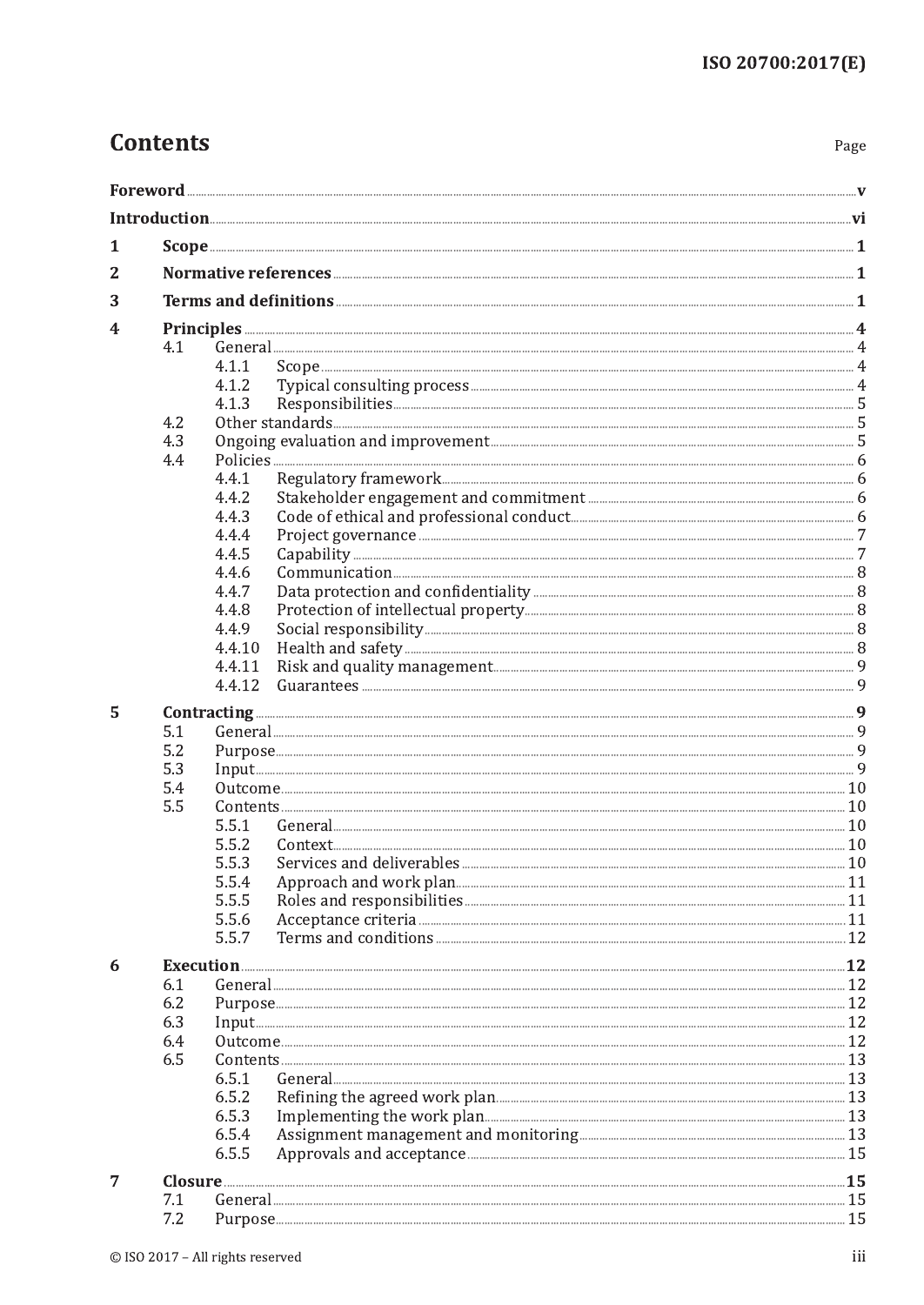| 7.3 |                                                                                                                         |  |
|-----|-------------------------------------------------------------------------------------------------------------------------|--|
| 7.4 |                                                                                                                         |  |
| 7.5 | Contents                                                                                                                |  |
|     | $\Large \textbf{Legal} \textbf{ and } \textbf{contractual} \textbf{ matters}.\color{red}{\textbf{EXAMPLE 16}}$<br>7.5.1 |  |
|     | 7.5.2                                                                                                                   |  |
|     | 7.5.3                                                                                                                   |  |
|     | 7.5.4                                                                                                                   |  |
|     | 7.5.5                                                                                                                   |  |
|     | Annex A (informative) Supplementary information on ISO standards <b>Entity Annex A</b> (informative) 18                 |  |
|     |                                                                                                                         |  |
|     |                                                                                                                         |  |
|     |                                                                                                                         |  |
|     |                                                                                                                         |  |
|     |                                                                                                                         |  |
|     | Annex G (informative) Examples of guidelines for MCSPs for typical risk management27                                    |  |
|     | Annex H (informative) Examples of typical understanding activities "pre-assignment"28                                   |  |
|     |                                                                                                                         |  |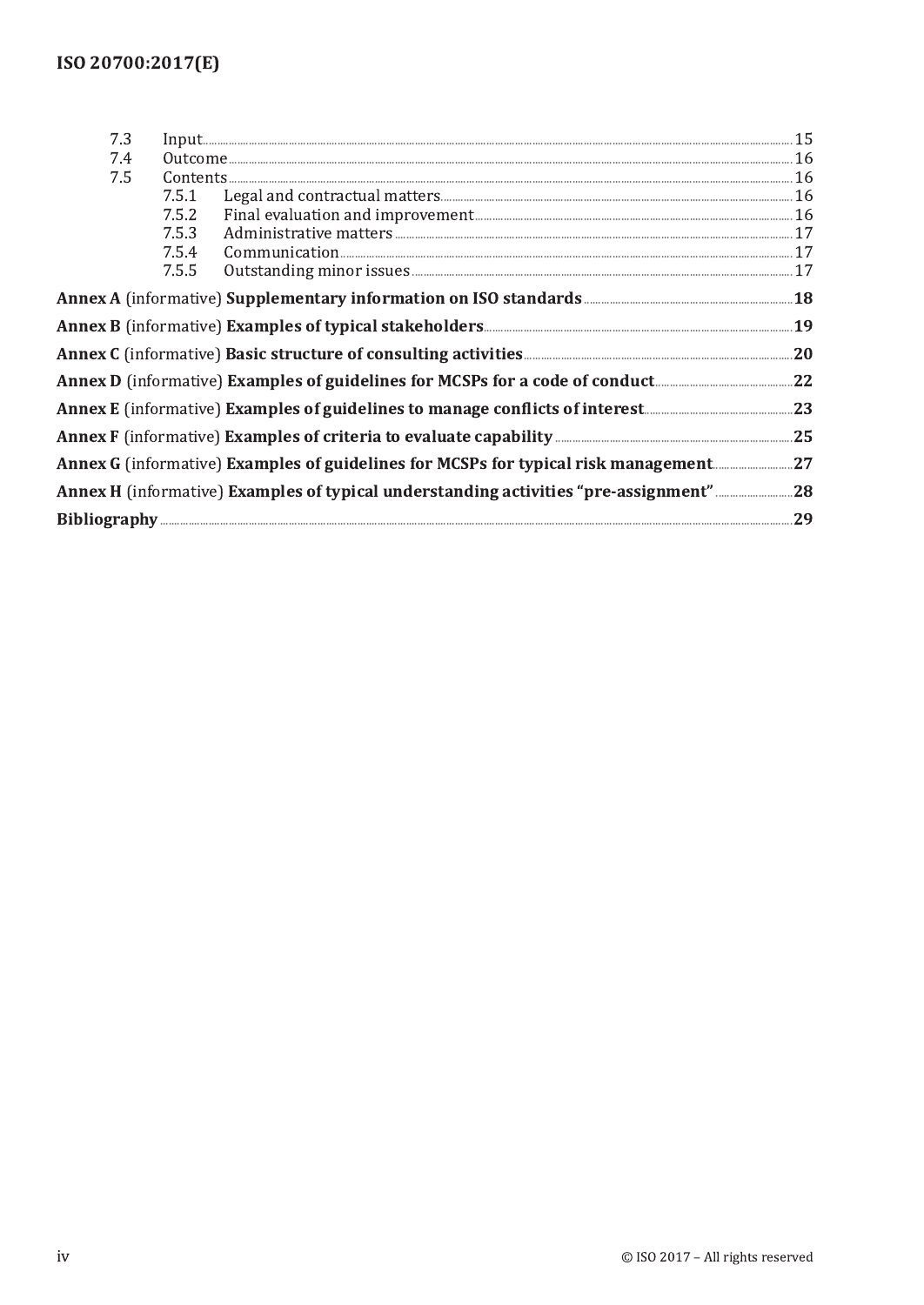#### **Foreword**  $-$

ISO (the International Organization for Standardization) is a worldwide federation of national standards bodies (ISO member bodies). The work of preparing International Standards is normally carried out through ISO technical committees. Each member body interested in a subject for which a technical committee has been established has the right to be represented on that committee. International organizations, governmental and non-governmental, in liaison with ISO, also take part in the work. ISO collaborates closely with the International Electrotechnical Commission (IEC) on all matters of electrotechnical standardization.

The procedures used to develop this document and those intended for its further maintenance are described in the ISO/IEC Directives, Part 1. In particular the different approval criteria needed for the different types of ISO documents should be noted. This document was drafted in accordance with the editorial rules of the ISO/IEC Directives, Part 2 (see www.iso.org/directives).

Attention is drawn to the possibility that some of the elements of this document may be the subject of patent rights. ISO shall not be held responsible for identifying any or all such patent rights. Details of any patent rights identified during the development of the document will be in the Introduction and/or on the ISO list of patent declarations received (see www.iso.org/patents).

Any trade name used in this document is information given for the convenience of users and does not constitute an endorsement.

For an explanation on the voluntary nature of standards, the meaning of ISO specific terms and expressions related to conformity assessment, as well as information about ISO's adherence to the World Trade Organization (WTO) principles in the Technical Barriers to Trade (TBT) see the following URL:www.iso.org/iso/foreword.html.

This document was prepared by Project Committee ISO/PC 280, Management consultancy.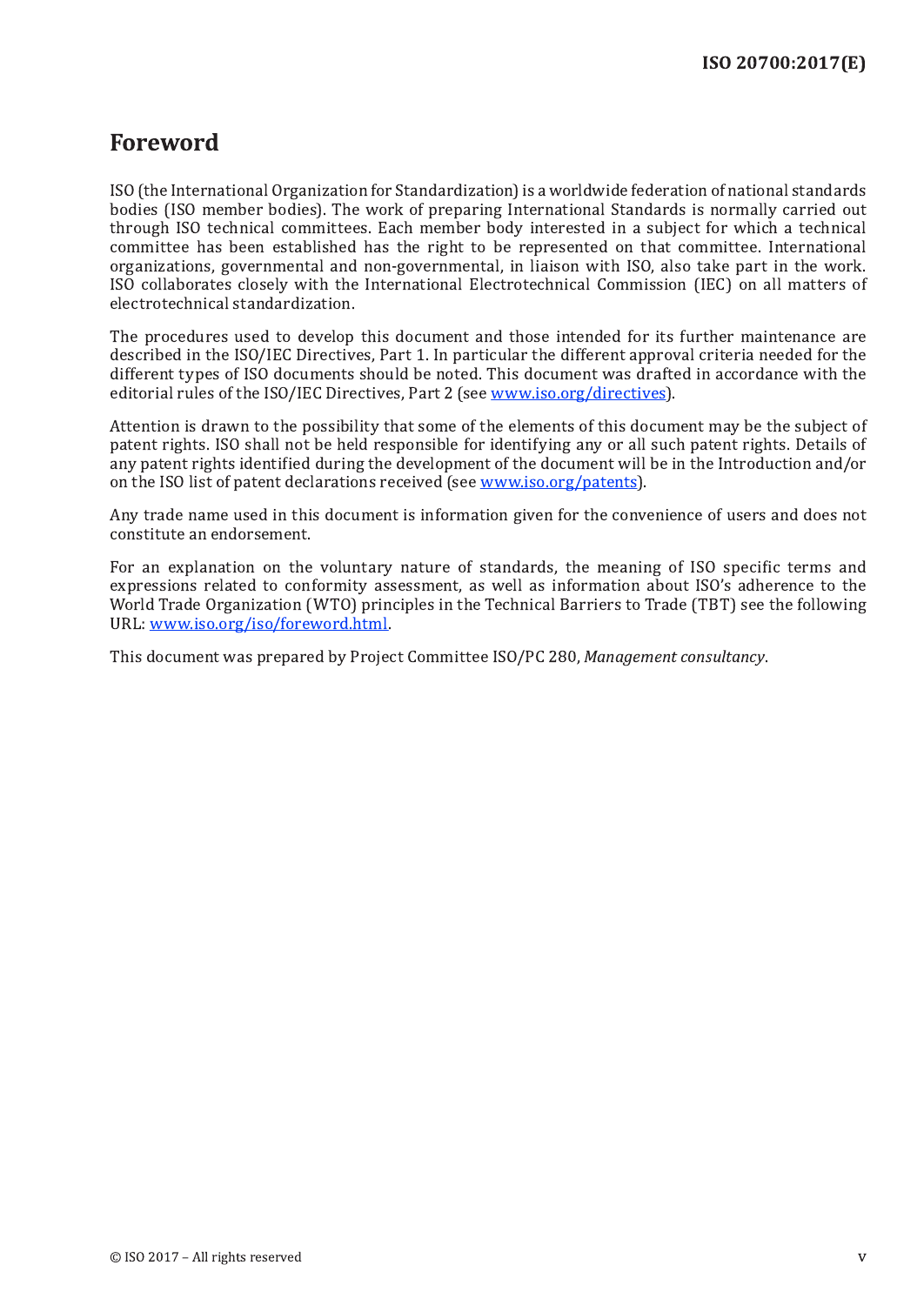#### <span id="page-5-0"></span>**Introduction** -----*-*---------

Management consultants use their know-how to support clients in any sector locally, regionally and globally to deal with important issues such as handling complexity, achieving sustainable organizational growth, innovating, achieving change and enhancing productivity. The management consultancy industry makes a substantial contribution to the world economy.

The aim of this document is to improve transparency and understanding between clients and management consultancy service providers (hereinafter referred to as MCSPs), in order to achieve better results from consultancy projects. Appropriate application of this document enables MCSPs to provide better value for clients and reduce risk in management consultancy assignments. By improving quality, professionalism, ethical behaviour and interoperability of management consultancy, this document is intended to enhance the effectiveness of the management consulting industry and accelerate the development of the profession.

This document is based on good practice from the management consultancy industry. It includes recommendations to improve the specification, execution, acceptance of the outcome and closure of management consultancy services, based on research and the experience of a wide range of MCSPs and their clients. their cl ients .

This document takes the form of an easy-to-understand guidance document, written from the perspective of management consultancy. It applies to all MCSPs, whatever their size or specialism, including sole proprietors, partnerships, associations, governmental and non-governmental organizations, internal departments of corporations, etc.

Innovation, differentiation and ethical behaviour are important parts of an MCSP's value proposition. This document focuses only on the deliverables and outcomes of management consulting. MCSPs are free to use their own methods and approaches .

This document:

- a) is written as guidance;
- b) is applicable to all MCSPs;
- $c)$  applies to organizations, not their internal resources;
- d) is based on outcomes;
- e) protects innovation and differentiation;
- f) emphasizes the importance of understanding clients' needs;
- g) is easy to understand.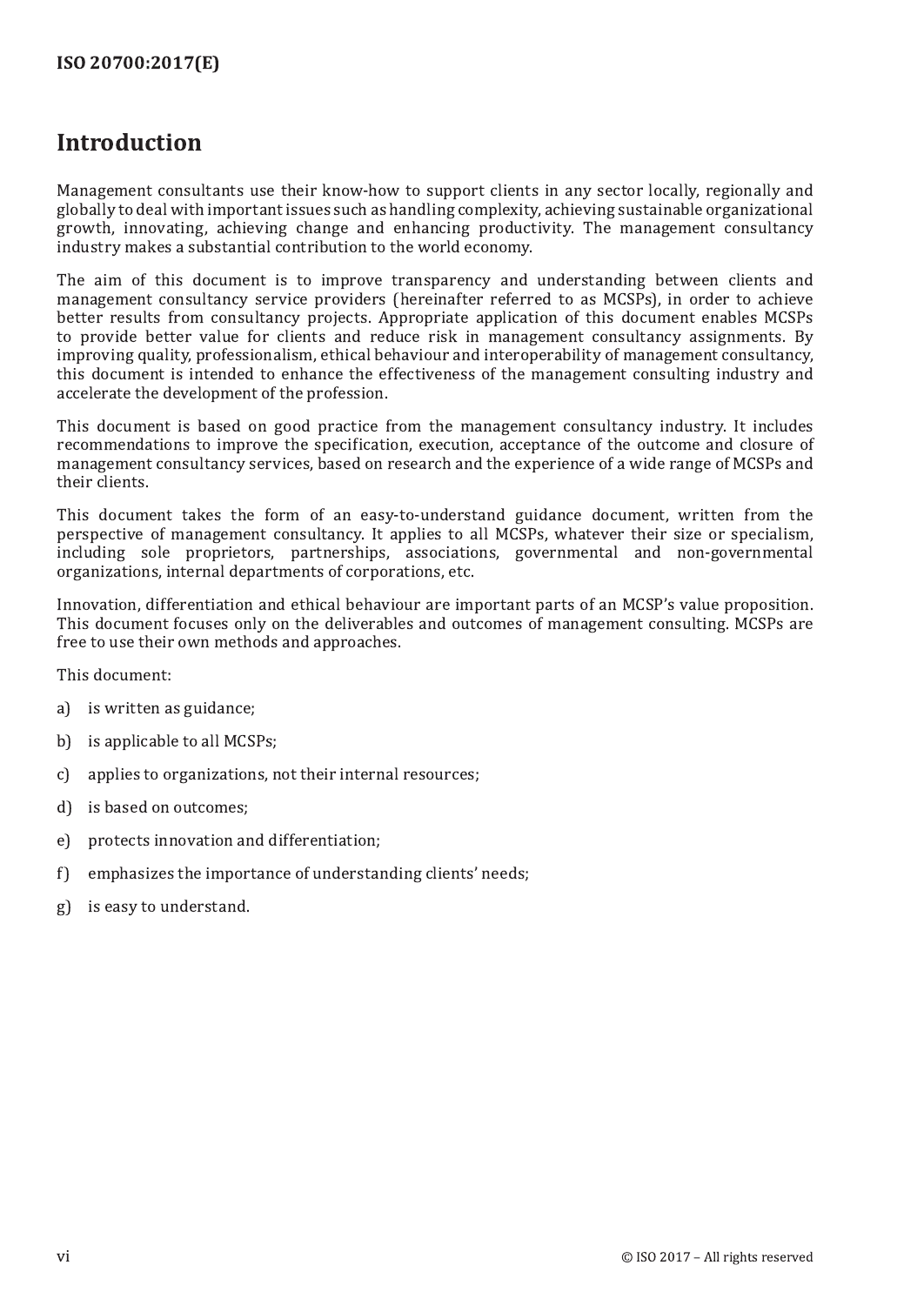# <span id="page-6-0"></span>Guidelines for management consultancy services

# 1 Scope

This document provides guidelines for the effective delivery of management consultancy services.

NOTE Refer to Annex A for supplementary information on ISO standards.

# 2 Normative references

There are no normative references in this document.

# 3 Terms and definitions

For the purposes of this document, the following terms and definitions apply.

ISO and IEC maintain terminological databases for use in standardization at the following addresses:

- ISO Online browsing platform: available at http://www.iso.org/obp
- IEC Electropedia: available at http://www.electropedia.org/

# 3 .1

# agreement

formal binding *outcome*  $(3.15)$  (preferably documented in writing) from the *contracting*  $(3.7)$  phase

# 3 .2

### assignment

service to be provided by the MCSP  $(3.12)$  to the *client*  $(3.4)$  and the *recipient*  $(3.21)$  as described in the  $agreement (3.1)$ 

Note 1 to entry: An assignment is typically performed as a *project*  $(3.18)$  by the *MCSP*  $(3.12)$ . Other formats of assignment could be encountered, such as the provision of ongoing support.

# 3 .3

### capability

staff, contractors, knowledge, methodology, third parties, technology and other relevant resources  $(3.23)$  or processes  $(3.17)$ 

#### $3.4$  $-$

### client

organization  $(3.13)$  that agrees to the management consultancy services  $(3.11)$  supplied by the MCSP  $(3.12)$ 

#### closure  $-$

set of activities between the MCSP  $(3.12)$ , the *client*  $(3.4)$  and the *recipient*  $(3.21)$  aimed at ending the  $assignment  $(3.2)$$ 

### 3 .6

# communication

maintenance between the MCSP  $(3.12)$  and the *client*  $(3.4)$  of clear and systematic flow of information

### 3 .7

### contracting

set of activities aimed at reaching an *agreement*  $(3.1)$  to provide *MCS*  $(3.11)$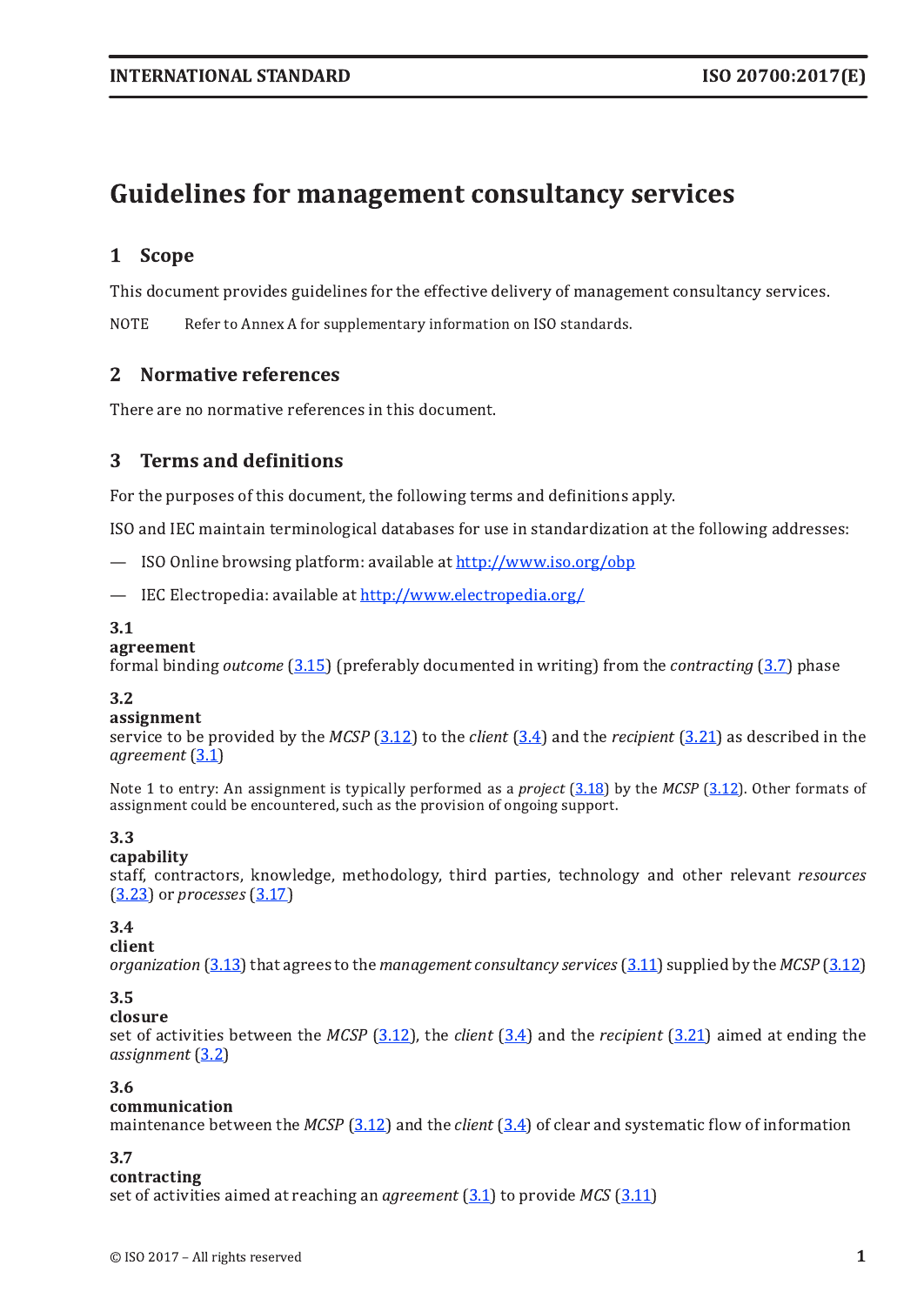# <span id="page-7-0"></span>3 .8

# deliverable

tangible item produced by the MCSP  $(3.12)$  as part of an assignment  $(3.2)$ 

EXAMPLE A report, a plan, a document.

Note 1 to entry: Output is considered synonymous with deliverable.

# 3 .9

# execution

performance of the *management consultancy service* (3.11)

#### 3.10 3 .10

# intellectual property

any identifiable product of the mind attributable to any person(s) or one or more legal entities that can be represented or communicated physically and protectable by copyright or similar laws

[SOURCE: ISO/IEC 21000-19:2010, 3.1.28]

# 3 .11 management consultancy service

# **MCS**

### service

set of multidisciplinary activities of intellectual work, within the field of management, which aims to create value or promote changes, by providing advice and proposing solutions, by taking into account actions or by producing *deliverables*  $(3.8)$ 

# 3 .12

# management consultancy service provider

# **MCSP**

organization  $(3.13)$  that offers and delivers management consultancy services  $(3.11)$ 

Note 1 to entry: An organization  $(3.13)$  acting as a broker or as an introducer (facilitator) of MCS  $(3.11)$  or providing administrative support (e.g. invoicing, payment of salaries) to MCSPs is not considered an MCSP.

# 3 .13

# organization

person or group of people that has its own functions with responsibilities, authorities, relationships and resources  $(3.23)$  to achieve its objectives

Note 1 to entry: The concept of organization includes, but is not limited to, sole-trader, company, corporation, firm, enterprise, authority, partnership, association, charity or institution or part or combination thereof, whether incorporated or not, public or private.

[SOURCE: ISO 9000:2015, 3.2.1]

# 3 .14

# organizational governance

system by which an *organization*  $(3.13)$  makes and implements decisions in pursuit of its objectives

[SOURCE: ISO 26000:2010, 2.13]

#### 3.15 ---

# outcome

impact or result of an action or *process*  $(3.17)$ 

EXAMPLE An improvement in profitability or value.

### 3 .16 policy

intentions and direction of an *organization*  $(3.13)$  as formally expressed by its top management

[SOURCE: ISO 9000:2015, 3.5.8]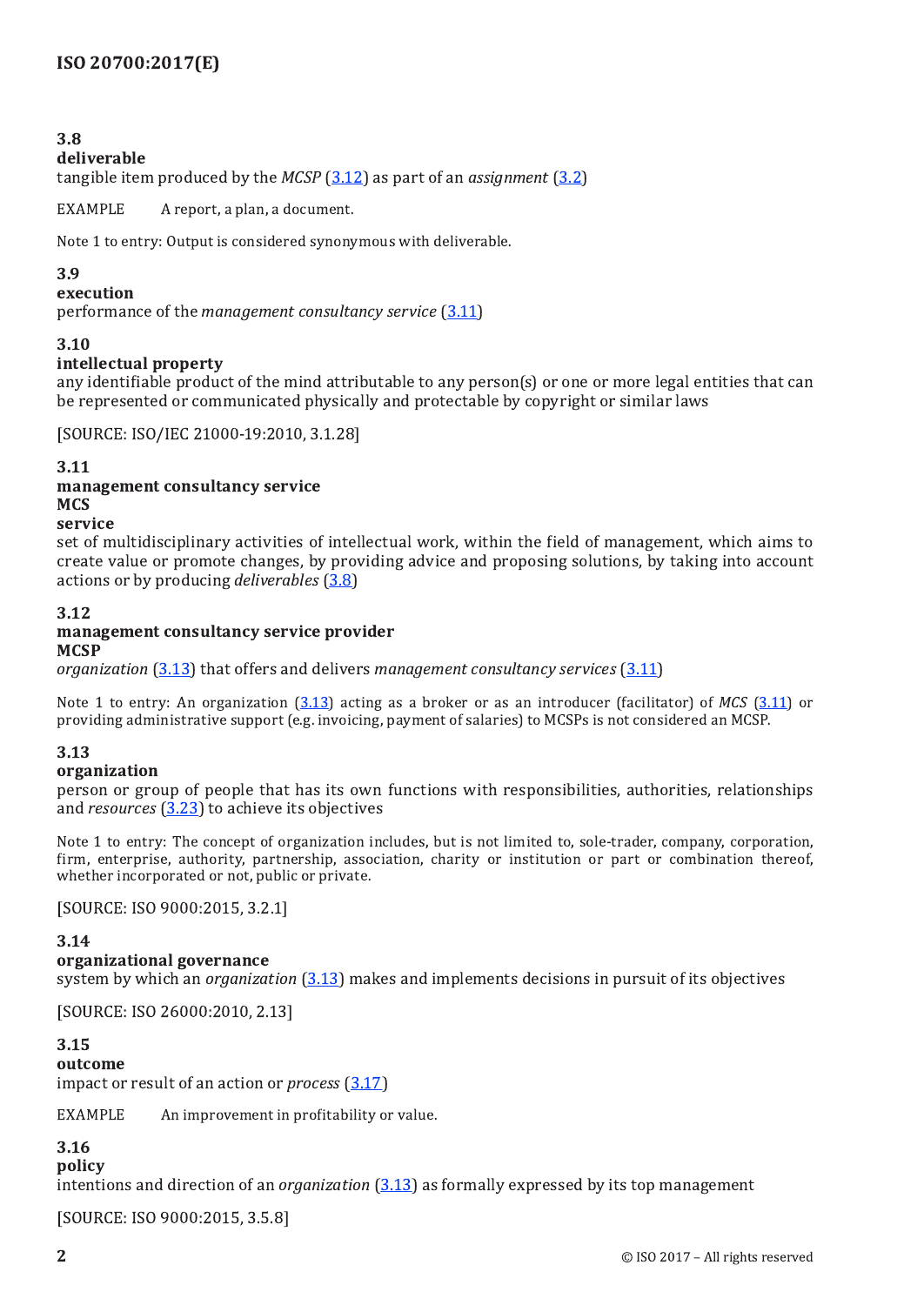# <span id="page-8-0"></span>3 .17

# process

set of interrelated or interacting activities that use inputs to deliver an intended result

Note 1 to entry: Whether the "intended result" of a process is called output  $(3.8)$ , product, or service  $(3.11)$ depends on the context of the reference .

Note 2 to entry: Processes in an *organization*  $(3.13)$  are generally planned and carried out under controlled conditions to add value.

[SOURCE: ISO 9000:2015, 3.4.1]

# 3 .18

# project

unique *process*  $(3.17)$ , consisting of a set of coordinated and controlled activities with start and finish dates, undertaken to achieve an objective conforming to specific *requirements*  $(3.22)$ , including the constraints of time, cost and *resources* (3.23)

[SOURCE: ISO 9000:2015, 3.4.2]

# 3.19

# project governance

system by which an *organization*  $(3.13)$  makes and implements decisions in relation to projects

### 3 .20

# project management

direction of the *project*  $(3.18)$  under the authority of *project governance*  $(3.19)$ 

Note 1 to entry: Project management is the application of methods, tools, techniques and resources to the management of a project and includes the integration of the various phases of the project life cycle. Project  $m$ anagement is accomplished through processes.

# 3 .21

# recipient

*organization*  $(3.13)$  receiving the *MCS*  $(3.11)$  agreed by the *client*  $(3.4)$ 

Note 1 to entry: Often the recipient is the client.

# 3 .22

# requirement

need or expectation that is stated, generally implied or obligatory

Note 1 to entry: "General lines in the independent in the common process to the original interval in the original interval in the original interval in the original interval in the original interval in the original interval cus tomers and other interested parties, that the need or expectation under consideration is implied.

[SOURCE: ISO 9000:2015, 3.6.4]

# 3.23

# resources

assets, people, skills, information, technology (including plant and equipment), premises, supplies and information (whether electronic or not) that an *organization*  $(3.13)$  has available to use, when needed, in order to operate and meet its objectives

[SOURCE: ISO 22301:2012, 3.47]

# ---

risk ----

effect of uncertainty on objectives

Note 1 to entry: An effect is a deviation from the expected  $-$  positive or negative.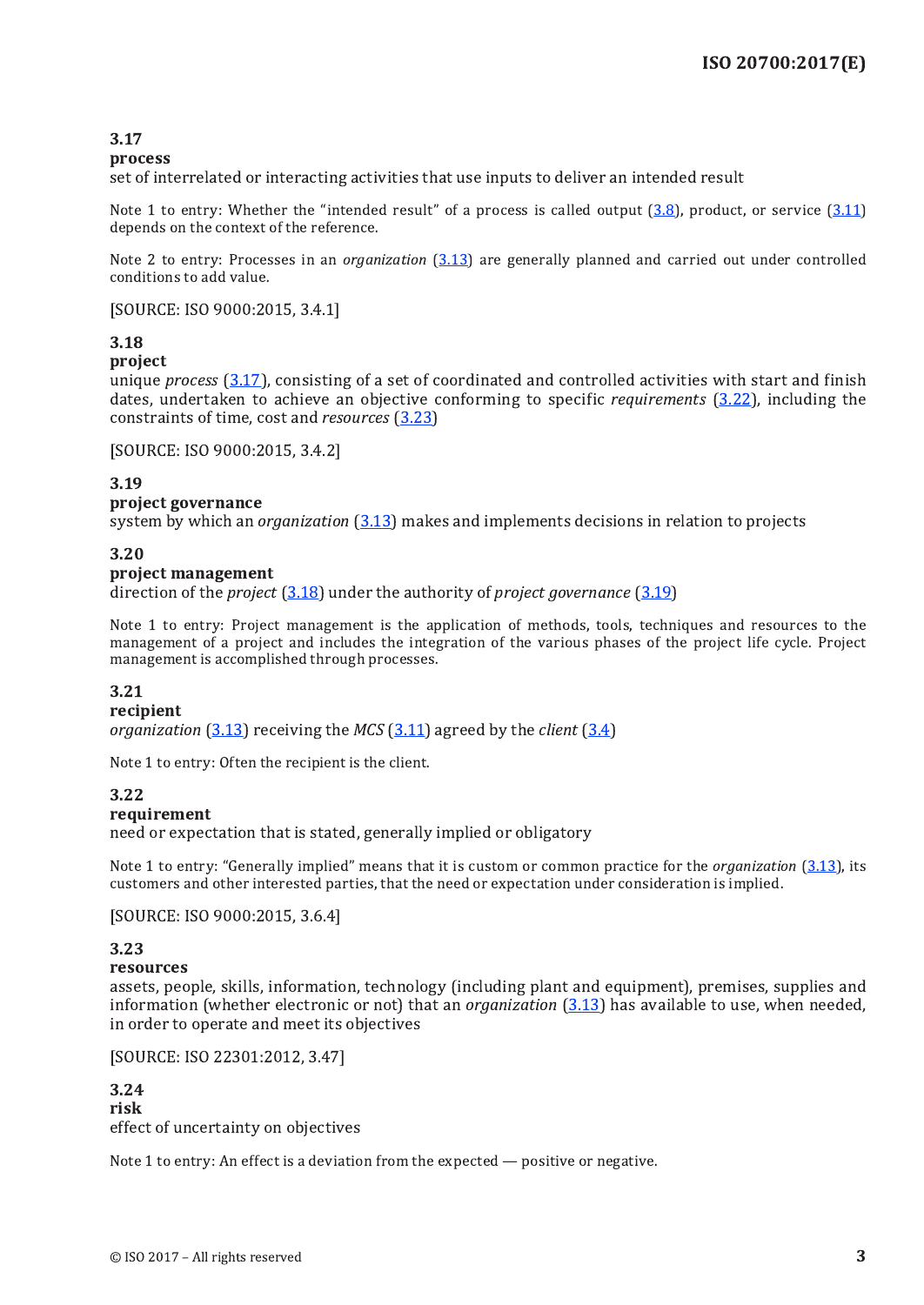<span id="page-9-0"></span>Note 2 to entry: Objectives can have different aspects (such as finance, health and safety, security and environment) and can apply at different levels (such as strategic, organization-wide, project, product, and process).

Note 3 to entry: Risk is often characterized by reference to potential events and consequences, or a combination of these .

Note 4 to entry: Risk is often expressed in terms of a combination of the consequences of an event (including changes in circumstances) and the associated likelihood of occurrence.

Note 5 to entry: Uncertainty is the state, even partial, of deficiency of information related to, understanding or knowledge of an event, its consequence, or likelihood.

[SOURCE: ISO Guide 73:2009, 1.1]

#### 3.25 3 .25

### stakeholder

person, group or *organization*  $(3.13)$  that has interests in, or can affect, be affected by, or perceive itself to be affected by, any aspect of the *assignment*  $(3.2)$ 

Note 1 to entry: Refer to  $\Delta$ nnex  $\overline{B}$  for examples of typical stakeholders.

[SOURCE: ISO 21500:2012, 2.14, modified]

# 4 Principles

#### 4.1 General 4.1 General

#### $4.1.1$ Scope 4.1 .1 Scope

During a typical assignment, the MCSP, the client and recipient jointly undertake three activities described below as the "typical consulting process".

This document applies to those activities.

This consulting process has a beginning and an end as described below.

# 4.1.2 Typical consulting process

The consulting process includes three typical activities: contracting, execution and closure, which are described in d), e) and f) in the basic structure of consulting outlined in Annex  $C$ .

### — Contracting

The client and MCSP reach a clear agreement on the scope and approach of the service to be provided and commit to working together.

This activity starts once the client and the MCSP have reached an understanding of the other party.

Clause 5 offers guidance for contracting.

### **Execution**

Once agreement has been reached, the next part of the assignment is execution.

The MCSP provides the service in accordance with the agreed approach and plan. The MCSP and the client need to collaborate with confidence, fairness and mutual respect to achieve a mutually positive outcome.

Clause 6 offers guidance for execution.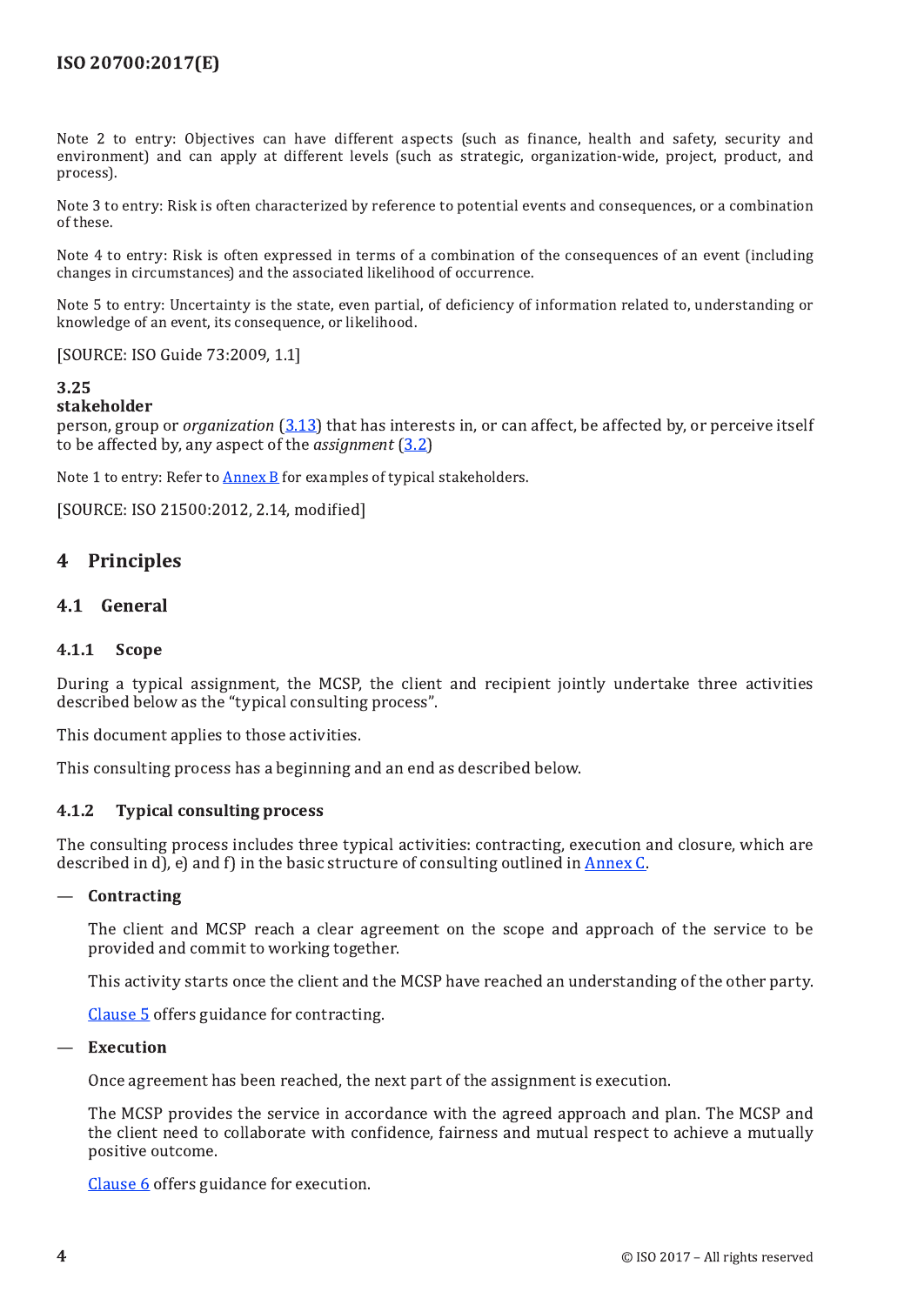<span id="page-10-0"></span>— C losure

The final stage of the assignment is closure.

After completion of the assignment, including the delivery of all deliverables and assessment of the results, the assignment is "closed" by resolving any unfinished items and meeting all contractual and legal obligations.

It is critical that the MCSP gains acceptance from the client that the assignment is complete.

Clause 7 offers guidance for closure.

NOTE Refer to  $\Delta$ nnex  $C$  for basic structure of consulting activities.

# 4.1 .3 Responsibilities

The MCSP is responsible for its resources and work, however the ultimate accountability for decisions, outcomes, deliverables and the impacts on stakeholders lies with the client.

If specified in the agreement, the MCSP might also be responsible and held accountable for outcomes. **NOTE** deliverables or impacts on stakeholders other than the client and the recipient of the MCS.

# 4.2 Other standards

To deliver management consultancy services effectively, the MCSP should consider guidance provided by other national and international norms and standards relevant to the stakeholders in the assignment. Some standards of relevance include those on project management, ethical behaviour, risk management, business continuity, quality management, safety, and sustainability.

# 4.3 Ongoing evaluation and improvement

The purpose of evaluation is for the MCSP to assess and determine the effectiveness of the assignment.

Evaluation also allows the client and the MCSP to:

- $-$  diagnose the effectiveness of the assignment;
- $-$  make recommendations for corrective action:
- $-$  implement new processes and methods;
- provide and receive feedback from each other;
- 

The MCSP and client should agree on a suitable methodology for ongoing evaluation and feedback throughout the assignment.

The MCSP should establish a structured process for ongoing evaluation for the duration of the relationship between the client and the MCSP. The effectiveness of the assignment should be assessed based on the evaluation criteria, the policies and strategies included in the agreement.

Even if no evaluation is included in the agreement, the MCSP should have a process to learn from the work it undertakes.

If evaluation is required for contractual reasons to determine the fees paid, the MCSP and the client should agree the most appropriate method of evaluation.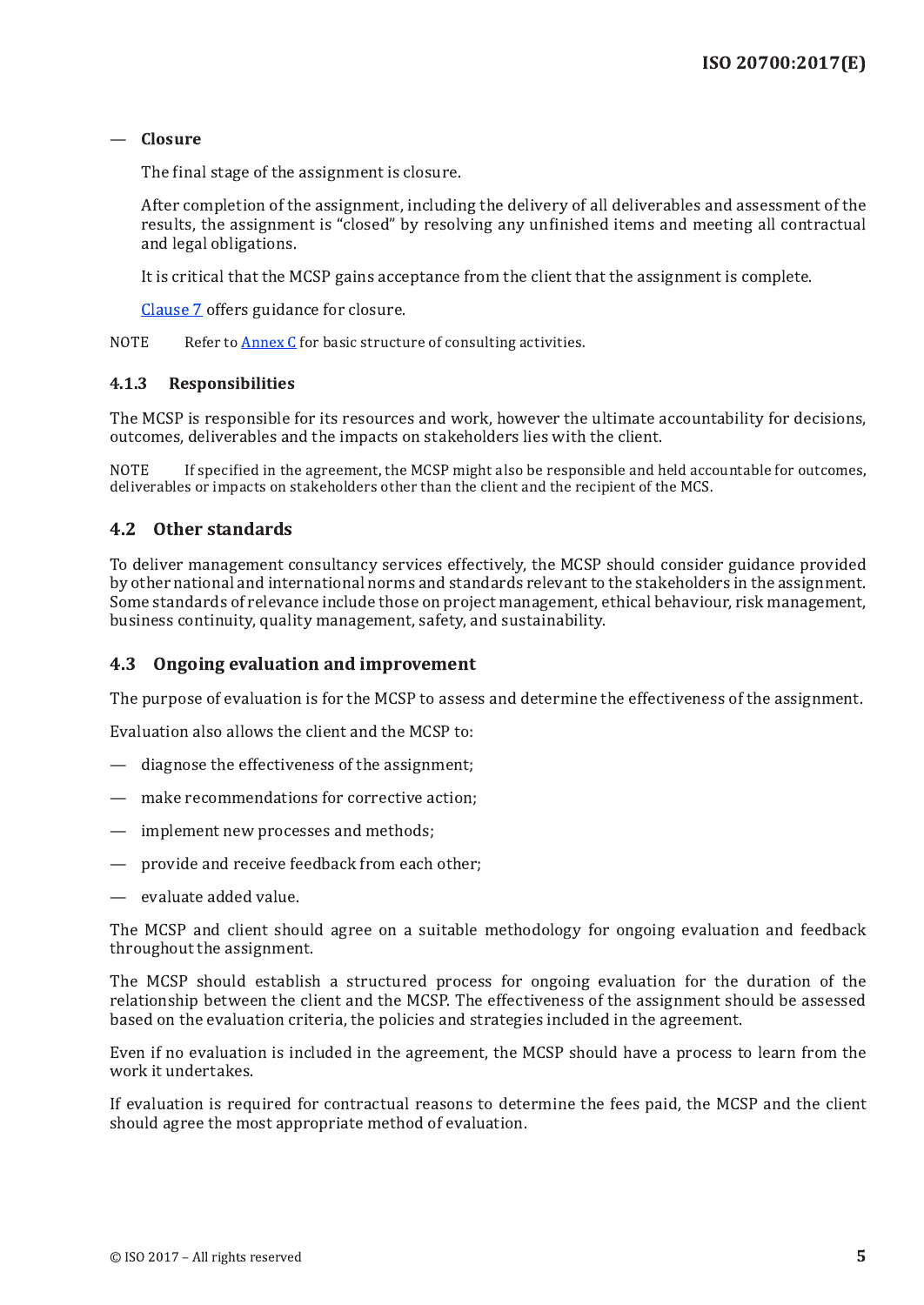# <span id="page-11-0"></span>4.4 Policies

Policies as written in  $4.4.1$  to  $4.4.12$  are to guide the MCSP in the delivery of the assignment and apply during the assignment.

# 4.4.1 Regulatory framework

The MCSP should maintain an appropriate level of awareness of the relevant laws, policies, rules, regulations and standards that govern their services and those of the client.

The MCSP should:

- engage in dialogue with the client to determine the relevant laws and regulations for the assignment;
- manage any conflict between laws and regulations relevant to its general activities and those relevant to the specific assignment.

If conflicts exist, to ensure clarity the relevant laws and regulations for the assignment should be identified in the agreement.

 $NOTE$  In case of multiple jurisdictions, the aim of this subclause is to select and specify which laws are relevant to the assignment depending where the MCSP operates and where the recipient operates. This also creates awareness of potential conflict between laws for cross border assignments.

# 4.4.2 Stakeholder engagement and commitment

The MCSP should engage in dialogue with the client to identify the relevant stakeholders and agree on their involvement.

The MCSP together with the client should then engage with those relevant stakeholders to agree on their involvement.

The role of stakeholders and their relationship with the MCSP should be described in the agreement.

The agreement should include:

- $-$  access to information;
- consultation;
- communication;
- $-$  roles and responsibilities.

An effective strategy and policy should exist for communicating with stakeholders for the duration of the assignment.

# 4.4.3 Code of ethical and professional conduct

A code of conduct should be observed in order to guide the ethical and professional conduct of the MCSP during the assignment.

This code of conduct should include major topics such as:

- professional behaviour;
- sustainability;
- social responsibility;
- conflict of interest;
- integrity.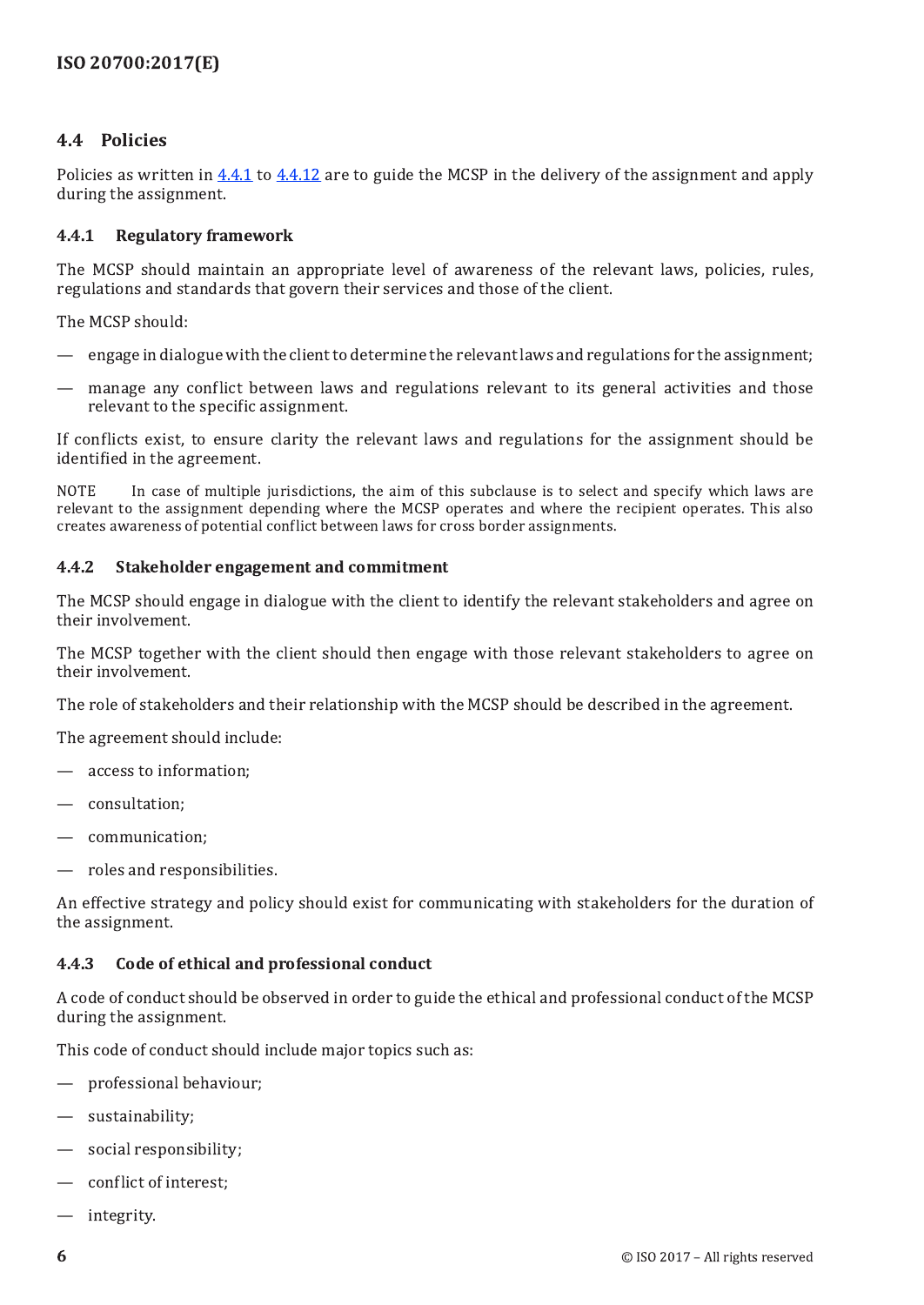<span id="page-12-0"></span>The MCSP should engage in dialogue with the client on the standards of conduct that will apply during the assignment. They should evaluate the available codes of conduct to ensure that their contents are aligned or that any inconsistencies are resolved by agreeing on the applicable elements. The MCSP should take care not to compromise its ethical and professional standards. show and take care a local to compromise its care in the interest in the second profession in the care like th

The resulting code may be specific to the assignment, or any existing code of conduct, such as those of any stakeholder, MCSP or client, or a code from a relevant professional body or trade association.

The applicable code of conduct should be recorded in the agreement.

- NOTE<sub>1</sub> Refer to Annex D for examples of guidelines for MCSPs for a code of conduct.
- NOTE<sub>2</sub> Refer to  $Annex E$  for examples of guidelines to manage conflicts of interest.

#### Project governance  $4.4.4$

An appropriate system for project governance should be agreed.

Governance systems vary, depending on the size and type of assignment and the environmental, economic, political, cultural and social context.

The project governance system should include:

- $-$  scope of work and deliverables;
- management structure (including client representatives);
- $-$  policies, processes and methodologies to be used;
- $-$  limits of authority for decision making;
- $-$  stakeholder responsibilities and accountabilities;
- $-$  interactions such as reporting;
- $-$  process for escalation of issues;
- $-$  process for identification and management of risks;
- $-$  mechanisms and controls to monitor, support and enforce ethical behaviour;
- $-$  mechanisms to facilitate the reporting of unethical behaviour without fear of reprisal.

The governance of the project should be carried out jointly by the MCSP, the client and the recipient.

If an MCSP has reason to believe that the agreed outcomes of the assignment will not be met within the terms of the agreement, the MCSP should inform the client of its findings and renegotiate the agreement.

#### $4.4.5$ **Capability**

The MCSP is responsible for developing and maintaining appropriate capability throughout the assignment.

The MSCP should only seek and accept those assignments that it is capable of fulfilling.

Capability includes:

- $-$  managed staff, including contractors (expertise, consulting and personal skills);
- other resources, including access to specialized knowledge, methodologies, tools and technology and other relevant non-staff resources.
- **NOTE** Refer to  $Annex F$  for examples of criteria to evaluate capability.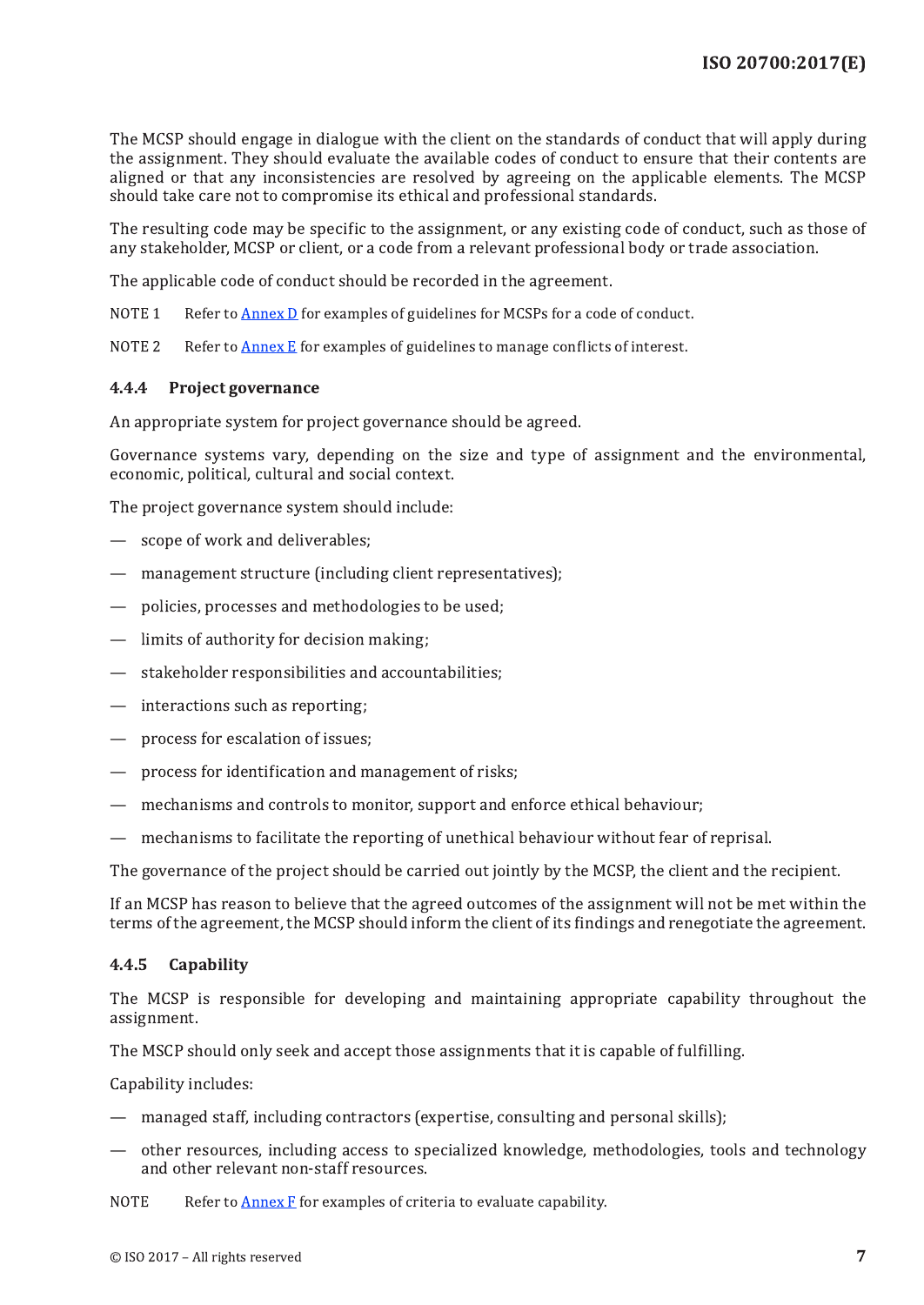# <span id="page-13-0"></span>4.4.6 Communication

Clear understanding between the client and the recipient and the MCSP is critical for the success of the assignment.

Effective communication maximizes understanding, creates confidence and minimizes risks.

An effective strategy and policy should exist for communicating with relevant stakeholders for the duration of the assignment.

#### 4.4.7 Data protection and confidentiality

The communication policy should encompass confidential data and information as well as intellectual property rights, such as benchmarks, for all stakeholders.

The MCSP should safeguard the rights of privacy of all stakeholders by limiting the types of information gathered and the ways in which such information is obtained, stored, used, reported and secured.

The MSCP should not use stakeholders' data or information without permission for any reason, particularly to demonstrate the capacity of the MCSP to execute an assignment.

The MCSP should maintain their credibility and the confidence of the clients. The MCSP is responsible for the confidentiality of data and information received from clients.

This policy may also apply after the closure of the assignment.

# 4.4.8 Protection of intellectual property

The MCSP has intellectual property rights for its know-how, methodologies, database, benchmarks, business models, tools and other relevant concepts and techniques.

The MCSP normally retains the ownership for intellectual property rights that they bring to a project.

For intellectual property rights arising from the outcome/deliverables of the assignment (ownership, right to use or right to refer to), the ownership should be agreed upon during the contracting phase.

This policy may also apply after the closure of the assignment.

# 4.4.9 Social responsibility

The MCSP should endeavour to achieve socially responsible outcomes that consider the interests of stakeholders. Considerations could include:

- demonstration of the MCSP's contribution to stakeholders;
- contribution to sustainable development;
- ethical project governance, including transparency;
- alignment with norms and standards that are documented by relevant organizations.
- NOTE Relevant organizations could include CEN, OSCE, ILO, ISO, UN.

# 4.4.10 Health and safety

The MCSP should engage in dialogue with the client to continually assess and mitigate the assignmentrelated risks to the health and safety of the consultants and other relevant stakeholders.

The agreement should provide information on the scope, the resources and the facilities relevant to health and safety risk consideration within and with which the MCSP should identify, analyse, assess and prioritize the nature of potential risks, coordinating and applying the required resources to minimize, monitor and control the probability and impact of unforeseen events.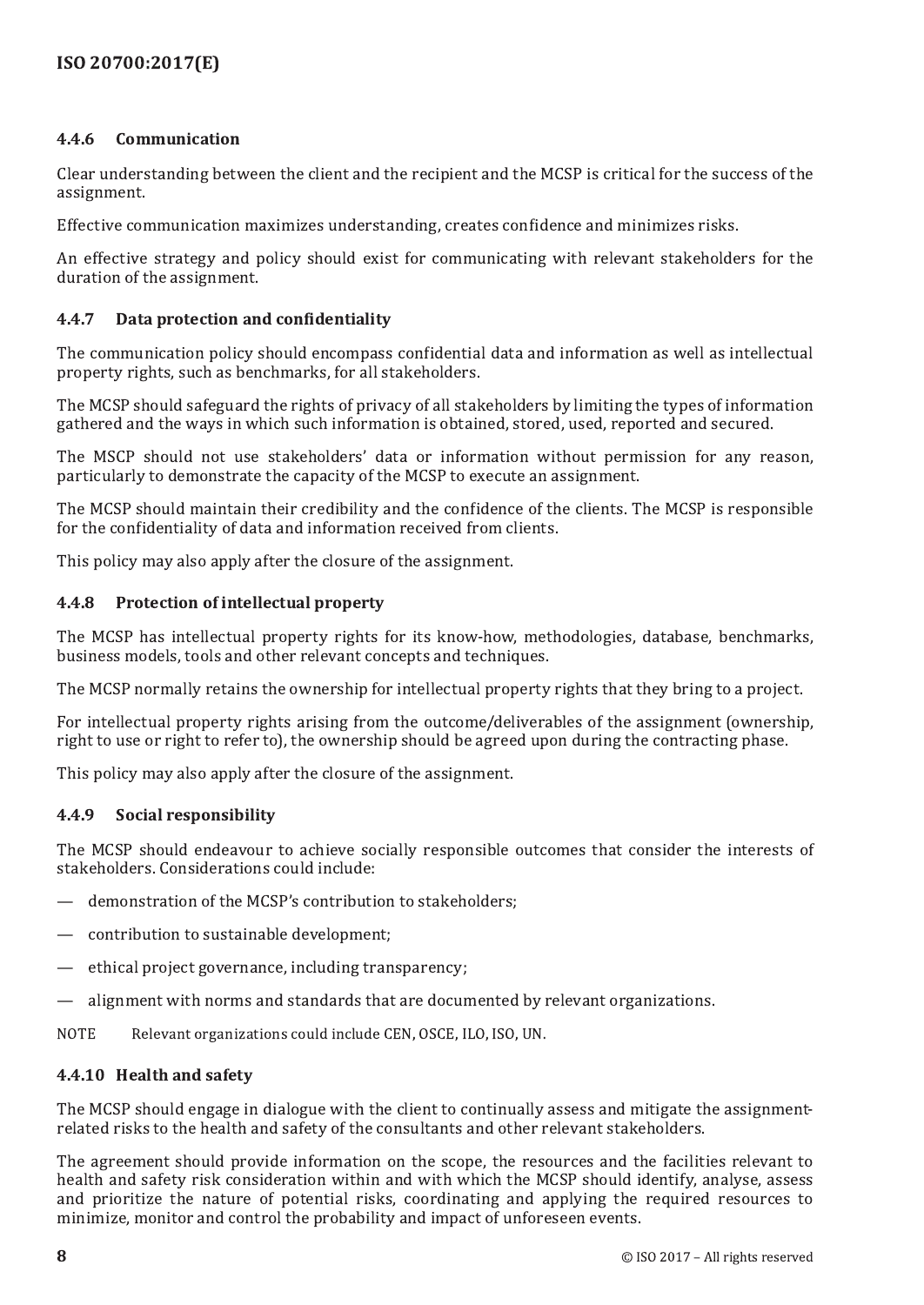<span id="page-14-0"></span>The health and safety management methodology and the scope should be agreed upon in the contracting phase. For large or complex projects, this can be a substantial project activity requiring dedicated resources .

**NOTE** Health and safety management is a consulting service.

# 4.4.11 Risk and quality management

The MCSP should continually anticipate, evaluate, prioritize and manage risks and quality issues associated with the assignment. Both the commercial and project-related risks should be considered.

The MCSP should coordinate and apply the required resources to minimize, monitor and control the probability and impact of unforeseen events.

The risk and quality management methodology and the scope should be agreed upon in the contracting phase. For large or complex projects, this can be a substantial project activity requiring dedicated resources .

All decisions relating to the engagement risks as well as risk identification and mitigation strategies should be approved according to the MCSP's own policies and procedures.

NOTE 1 Management of client risk is a consulting service.

NOTE 2 Refer to  $\Delta$  Annex G for examples of guidelines for managing risks related to the management of an assignment.

# 4.4.12 Guarantees

MCSPs should negotiate and agree on the conditions of any guarantee of the services to be provided.

# 5 Contracting

# 5 .1 General

This clause provides a structure for the contents of an agreement.

Negotiation of the agreement starts from the existence of a mutual understanding of each party. This phase is to be performed by the client and the MCSP together.

# 5 .2 Purpose

The purpose of the contracting phase is to build and reach an agreement between the MCSP and the client on the services to be provided.

The MCSP should only enter into an agreement that protects interests of the client and the MCSP.

Stakeholders whose interest will be considered need to be identified.

# 5 .3 Input

There are many inputs to the contracting phase, including the perceived needs, the expectations and desire of the client and the potential constraints and risks involved in the assignment, and any significant changes that are beyond the scope of the change control process (see  $(6.5.4.6)$ ).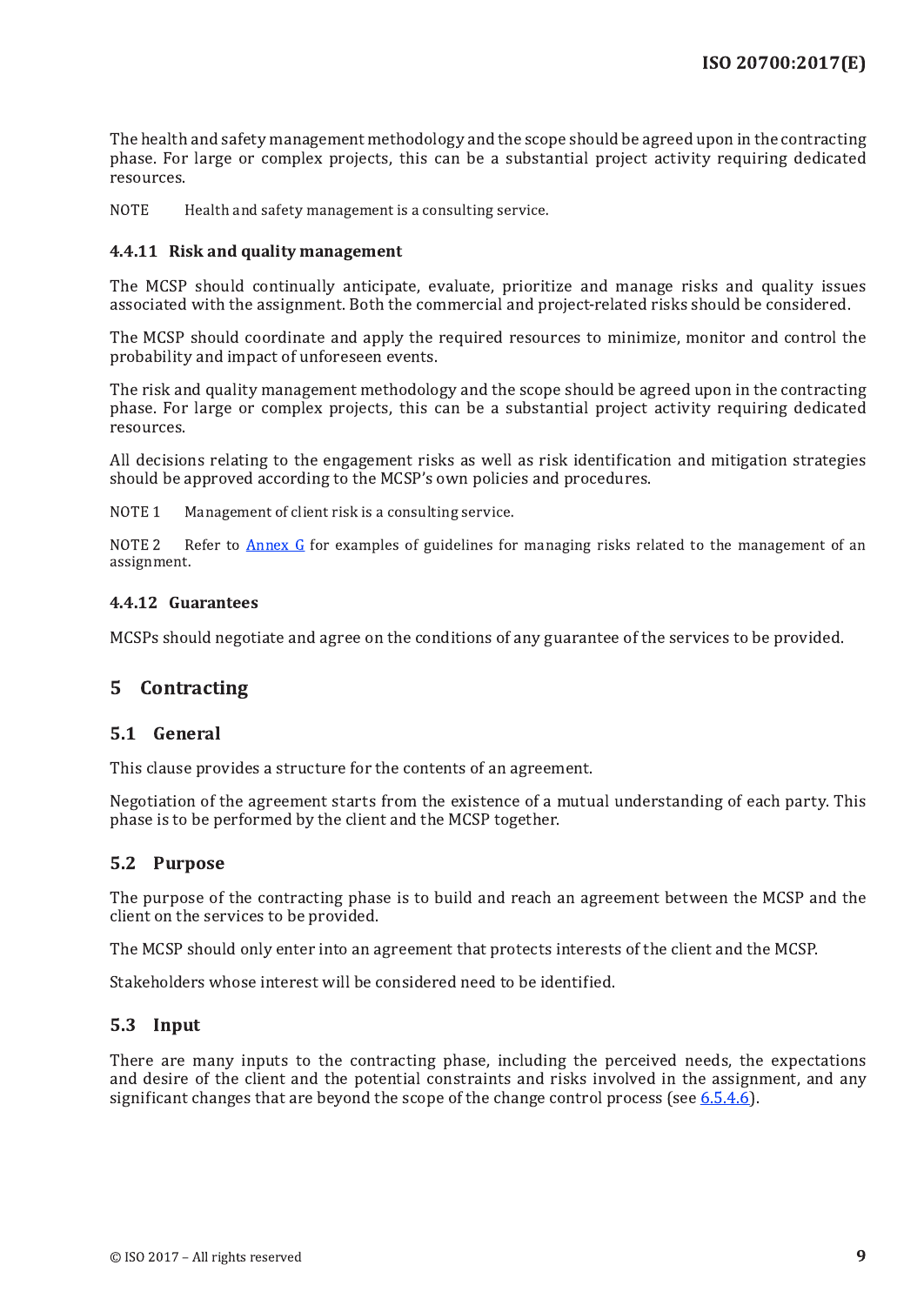# <span id="page-15-0"></span>5 .4 Outcome

The outcome of the contracting phase is a binding agreement between the MCSP and the client. The agreement determines the services and the deliverables to be provided and establishes rights and obligations for each of the parties.

**NOTE** The agreement could be based upon a "request for a proposal", describing a set of requirements and specifications for services, deliverables and evaluation criteria, including the conditions for acceptance.

# 5.5 Contents

#### $5.5.1$ General

The agreement should include:

- context;
- services and deliverables;
- approach and work plan:
- roles and responsibilities;
- acceptance criteria;
- terms and conditions.

The items in 5.5.2 to 5.5.7 are typical contents of an agreement between the MCSP and the client. However, if it is obvious to both parties that some of these contents are inappropriate, they should be excluded. The description of a specific item can be made by the MCSP or by the client, if agreed with the other party.

# 5 .5 .2 Context

# 5.5.2.1 Background information, assumptions, scope and limits

The agreement should contain relevant facts, for example an accurate description of the organization's current situation, the client's objectives, why the work needs to be done, the assumptions and their impact, the scope and the limits of the assignment. It is important to ensure that the client understands the need to share all relevant and significant information.

#### 5.5.2.2 **Constraints and risks** 5 .5 .2 .2 Constraints and risks

The agreement should specify the constraints and risks associated with the assignment, to the extent that they are known and identified, referring to policies (see 4.4).

#### $5.5.2.3$ **Stakeholders**

The agreement should specify any agreement negotiated with the stakeholders.

#### $5.5.3$ **Services and deliverables** 5 .5 .3 Services and deliverab les

The agreement should contain a description of the services to be provided, the outcomes expected, the deliverables of the assignment and the conditions and process for acceptance. The services should be able to be evaluated with formal evaluation criteria.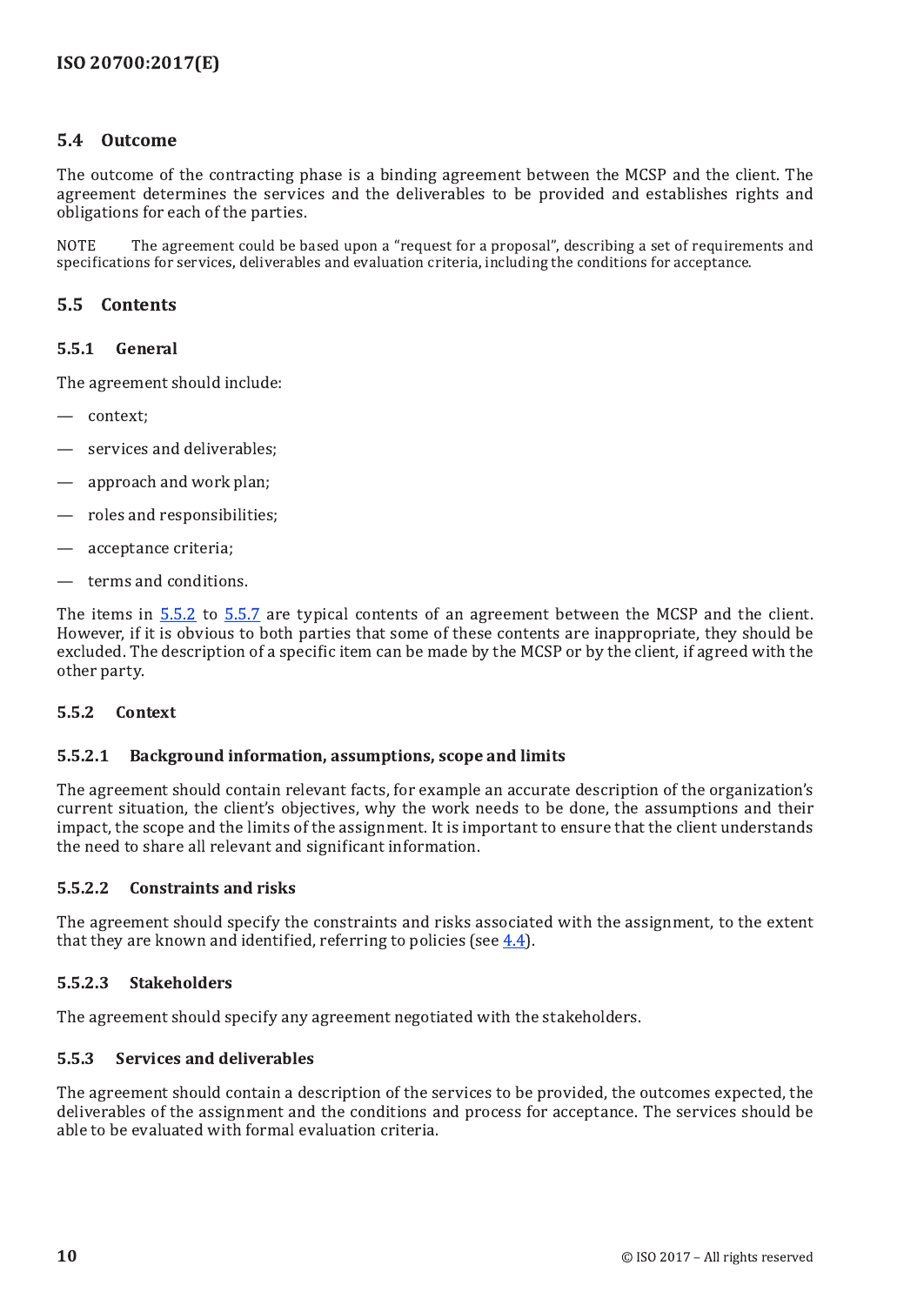# <span id="page-16-0"></span>5.5.4 Approach and work plan

The agreement should include a work plan. The following elements can be used as a checklist:

- a) objectives, scope and expected outcomes;
- b) approach and methodology;
- c) project governance (changes to the scope, escalation procedures, etc.);
- d) contents;
- e) documentation:
- f) data, information and technological resources;
- g) project organization;
- h) MCSP's human resources and their responsibilities;
- i) client's, recipient's and other stakeholders' human resources and their roles and responsibilities;
- j) timetable and milestones;
- k) project budget;
- l) project management methods;
- m) communications (channels, methods, etc.);
- n) client and/or recipient capacity building;
- o) knowledge transfer;
- p) quality and risk methodology;
- q) deliverables.

# 5 .5 .5 Roles and responsibilities

#### $5.5.5.1$ General 5 .5 .5 .1 General

This agreement should specify the roles, responsibilities and all the resources (including client's, recipient's and other stakeholders' people, data and documentation) involved in the assignment.

# 5 .5 .5 .2 Assignment monitoring and control

The agreement should specify the decision-making, direction and control processes for the assignment, including the designation of a project "sponsor" or project "leader" for the project governance role. These should be consistent with the client's organizational governance.

# 5 .5 .5 .3 Evaluation of the assignment

The agreement should specify how the evaluation will be carried out, for example measurable milestones, how objectives should be evaluated and to whom interim and final evaluation results should be reported.

# 5 .5 .6 Acceptance criteria

The agreement should specify the acceptance criteria, such as key performance indicators (KPIs).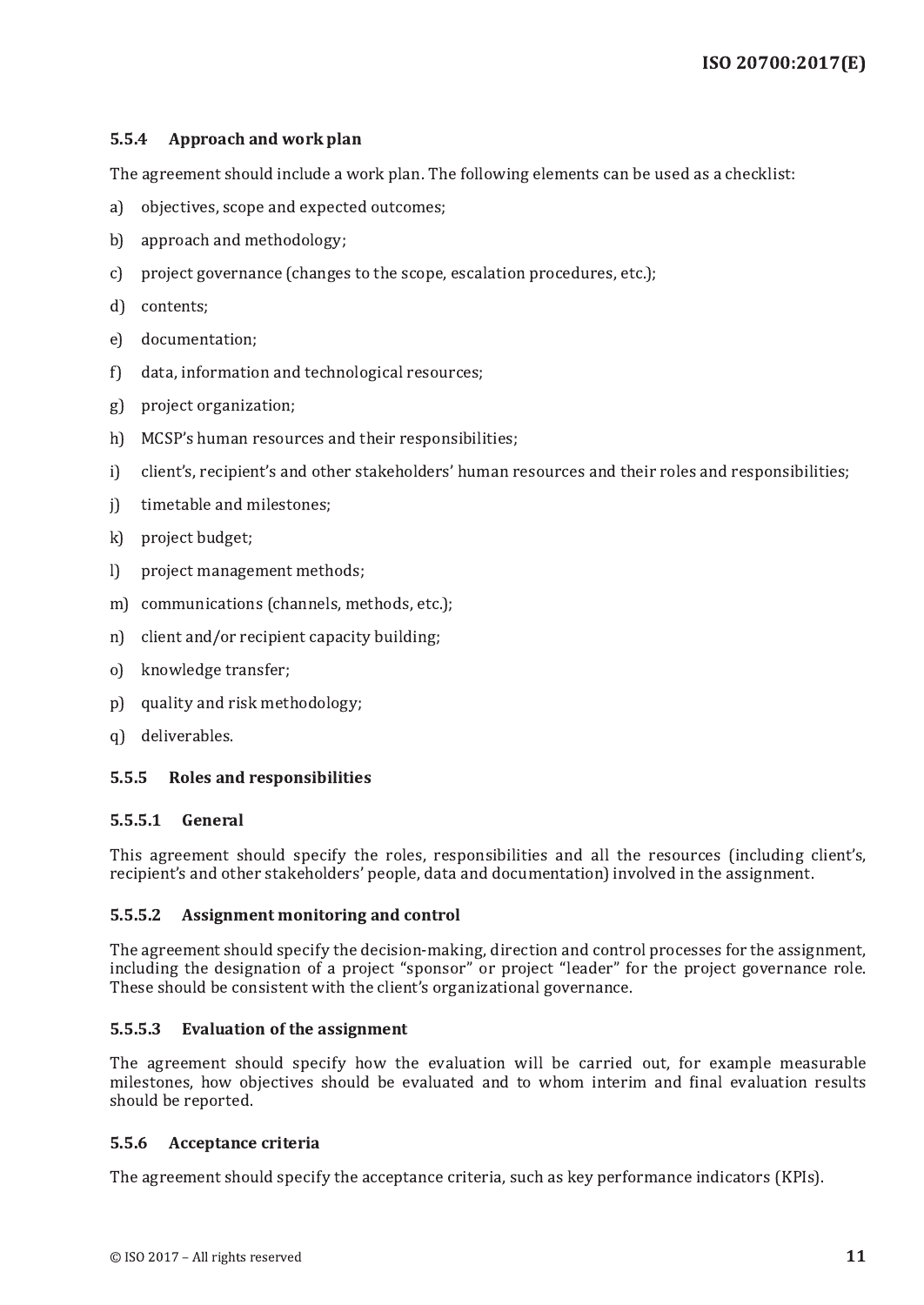# <span id="page-17-0"></span>5 .5 .7 Terms and conditions

# 5 .5 .7 .1 Commercial terms

The agreement should specify terms and conditions relevant to billing, such as fees and charges, payment schedule, expenses, etc.

# 5 .5 .7 .2 Contracting standard terms and conditions

The agreement should specify any information pertinent to relevant legal and regulatory requirements and statutory obligations, such as ownership of material and deliverables, user rights, licensing, intellectual property rights, liability limits, etc.

This may also include reference to applicable professional standards.

The MCSP should have a process for dealing with claims and disputes. This process should be communicated clearly to the client.

# 5 .5 .7 .3 Policies to be included in the agreement

The agreement should specify any requirements, responsibilities and activities relating to policies and any other agreed item applicable to the assignment.

MCSPs should assess their responsibilities and activities for all policies and declare if they are not applicable.

#### Execution 6

# 6 .1 General

Execution is the performance of the services agreed upon in the contracting phase.

Beyond the delivery of the agreed services and the performance of the assignment, the ultimate aim of the execution phase is to fulfil the agreement.

# 6 .2 Purpose

The purpose of this phase is to deliver what has been agreed.

# 6 .3 Input

Execution should not start until there is an agreement.

Significant changes in the context of the assignment that have an impact on the execution may require that the agreement be renegotiated.

# 6 .4 Outcome

The outcomes should be: The outcomes shou ld be :

- services and deliverables;
- recommendations and approach for the future, if appropriate;
- ongoing evaluation and improvement.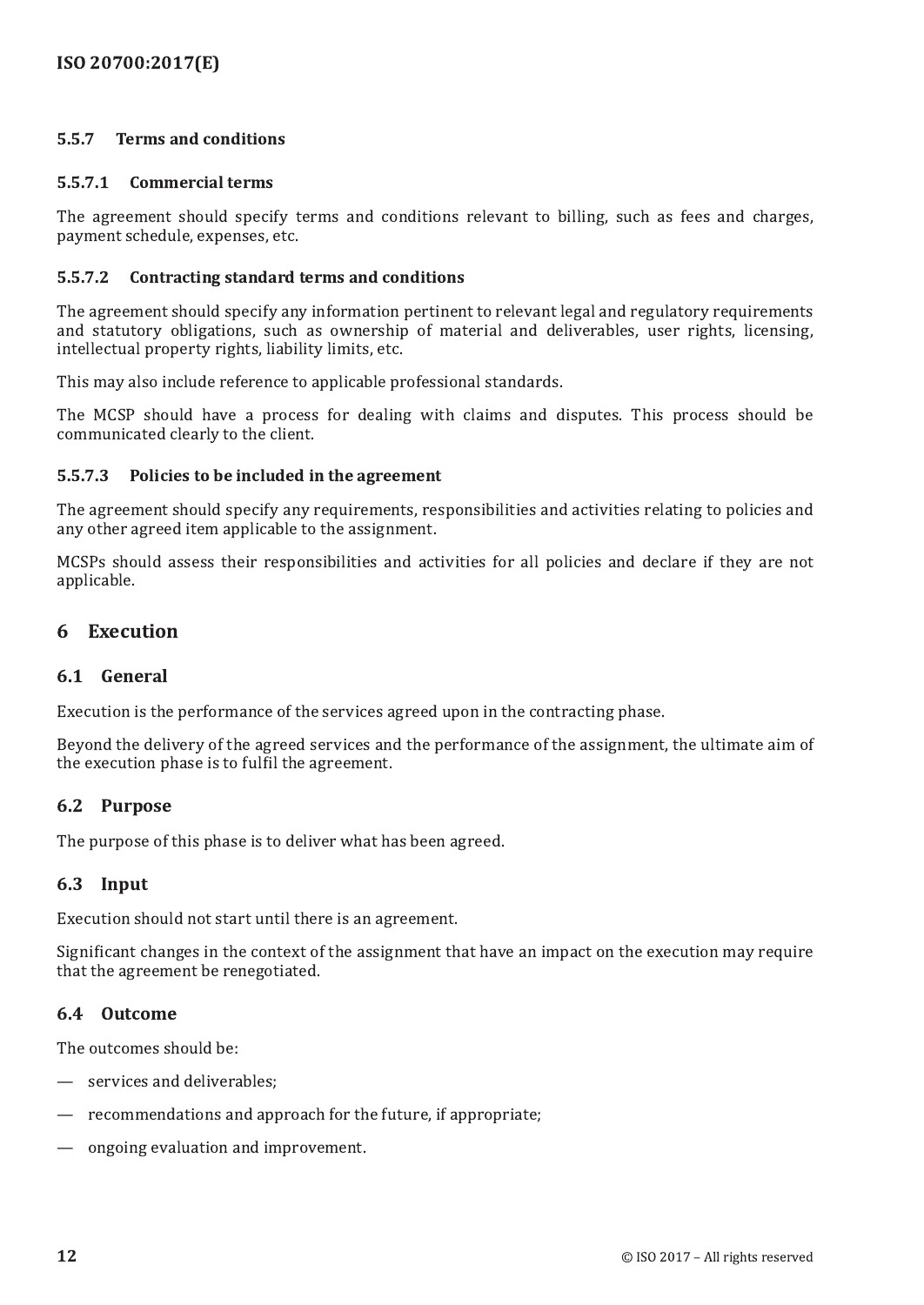# <span id="page-18-0"></span>6 .5 Contents

#### $6.5.1$ General

The components of the execution phase should include:

- $-$  refining the agreed work plan;
- $-$  implementing the work plan;
- $-$  assignment management and monitoring;
- $-$  approvals and acceptance.

# 6.5.2 Refining the agreed work plan

The work plan agreed upon in the contracting phase should be refined in detail to reflect the actual conditions at the start of the execution phase. The MCSP should involve the client and the recipient to gain approval for the refined plan.

# 6 .5 .3 Implementing the work plan

The assignment should be carried out in accordance with the refined work plan.

There is no single method of implementation, however a typical assignment may consist of following steps that are performed by the MCSP with the recipient:

- Prepare: includes gathering the relevant data, analysing the data with reasonable hypotheses, reviewing business models and listing the issue $(s)$ ;
- Analyse options: includes analysis of different options to address the issues and short-listing the most appropriate option $(s)$ ;
- $-$  Recommend: includes recommending appropriate solutions from the existing situation along with an implementation roadmap and expected outcomes;
- *Obtain decision*: includes presentation of recommendations to the client or to the recipient for decision and acceptance;
- Implement: includes execution of recommendations, monitoring the progress made and measuring the outcomes (applicable only when implementation is specified in the agreement).

# 6 .5 .4 Assignment management and monitoring

#### $6.5.4.1$ General 6 .5 .4 .1 General

Planning and continuous coordination between the client, the recipient and the MCSP are essential for the success of the assignment.

For the assignment to be delivered successfully, several areas of activity should be considered, including:

- $-$  project governance;
- $-$  project management approach;
- resources management;
- $-$  commitment of resources;
- $-$  monitoring of progress and change control;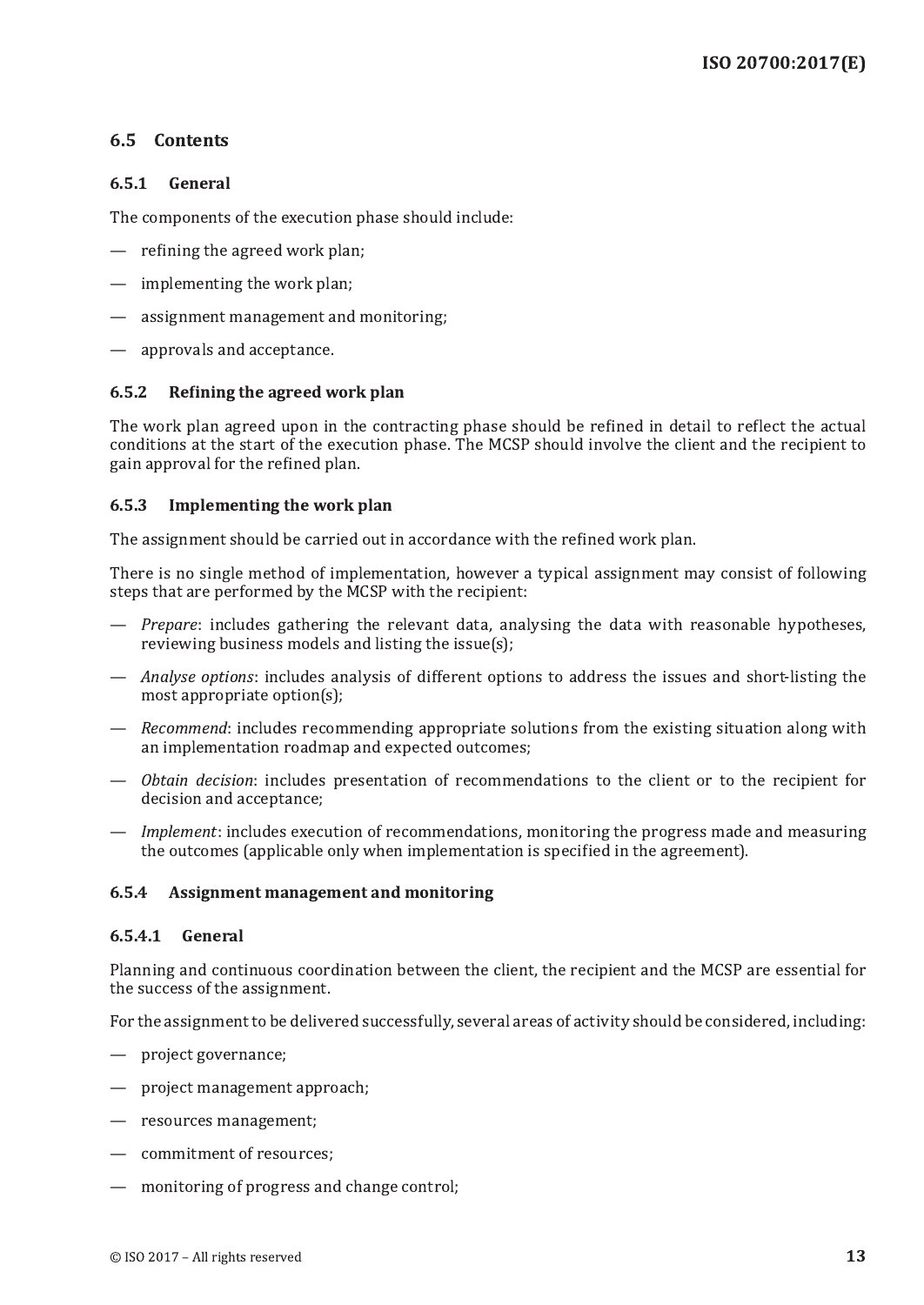- <span id="page-19-0"></span>risk and quality management;
- communication and reporting;
- evaluation and feedback.

# 6 .5 .4.2 Pro ject governance

Final decisions about the assignment should be made by the client. The MCSP should make reasonable efforts to provide relevant information relating to the assignment to the client on an ongoing basis.

Disputes between the client and the MCSP should be handled in accordance with the terms of the agreement.

# 6.5.4.3 Project management approach

The MCSP should adhere to the agreed project management approach and structure throughout the assignment.

The MCSP should ensure that the assignment is carried out effectively and efficiently.

# 6 .5 .4.4 Resource management

All resources involved in the assignment should be made available and managed in accordance with the agreement between the MCSP and the client.

The deployment by the MCSP of suitable human resources is the responsibility of the MCSP. Criteria for suitability could include relevant domain experience, consulting skills and people skills.

NOTE Refer to  $\Delta$ nnex F for examples of criteria to evaluate capability.

#### **Commitment of resources** 6.5.4.5

The MCSP should foresee the needs and availability of the client's and the recipient's resources and plan resources in accordance with them. This is made in order that all the people involved in the assignment would actually be committed in time.

#### Monitoring of progress and change control 6.5.4.6

The progress of the assignment against the work plan should be monitored and recorded formally using appropriate analysis and monitoring methods.

There should be a change control system or process, including management of the records, to deal with issues that have impact on the assignment such as:

- deviations from the work plan;
- changed context of the assignment;
- changes in the operating environment of the client or recipient;
- changes in client expectations;
- changes in the MCSP.

There may be significant changes that are beyond the scope of the change control process. These may be considered as new inputs to the contracting and/or execution phase (see  $5.3$  and  $6.3$ ) and may require that the agreement be renegotiated between the client, the recipient and the MCSP.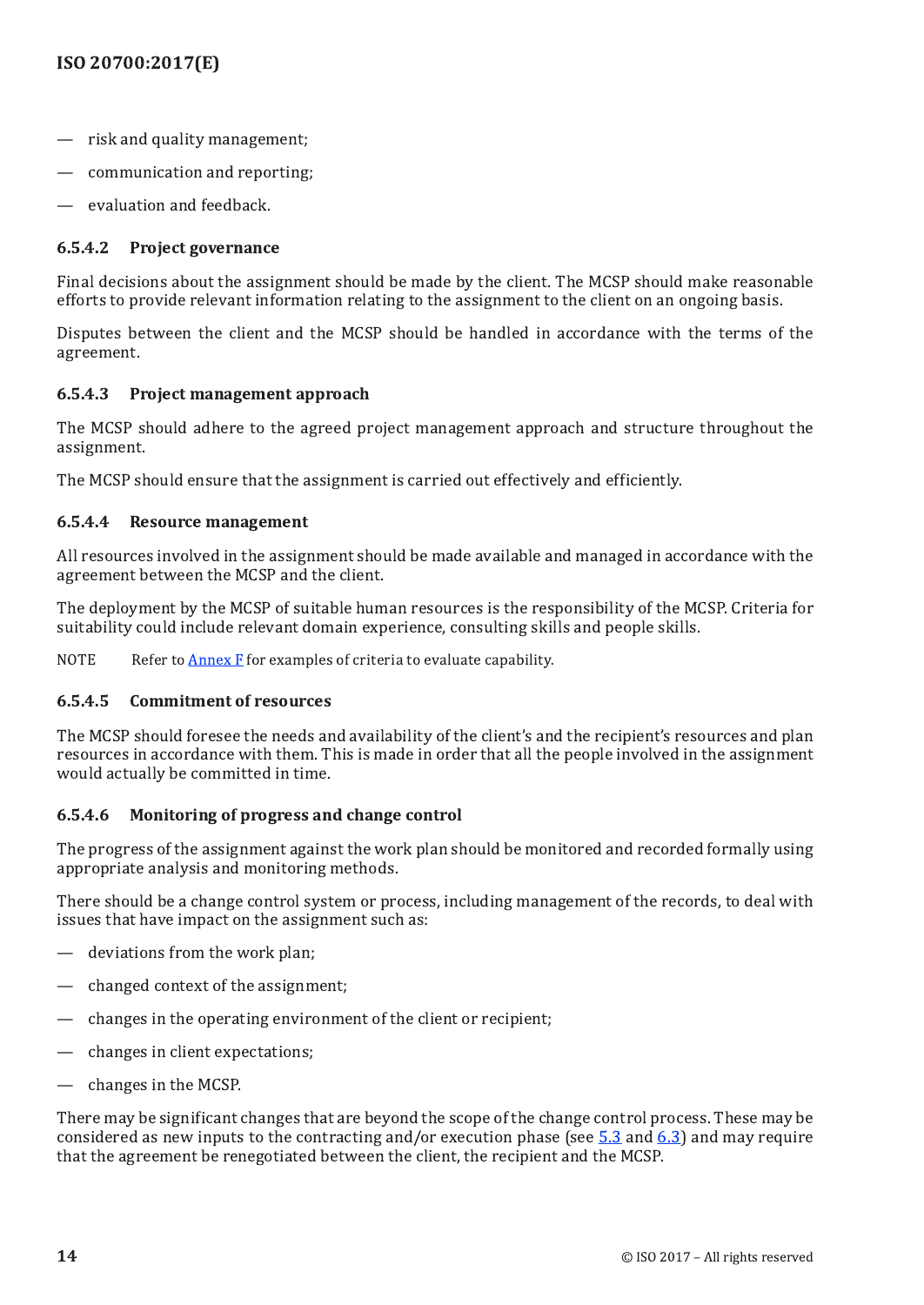# <span id="page-20-0"></span>6 .5 .4 .7 Risk and quality management

The client and the MCSP should follow the agreed risk and quality management methodology to ensure that the agreed service is provided and the outputs are delivered.

NOTE Refer to  $\Delta$ nnex G for examples of guidelines for MCSP for typical risk management, which are related to the management of an assignment.

#### 6.5.4.8 Communications and reporting

The principles of communication agreed in the contracting phase should be followed throughout the assignment and should include regular reporting of progress and risks.

#### 6.5.4.9 **Evaluation and feedback**

The MCSP should follow the agreed ongoing evaluation methodology and feedback approach.

# 6 .5 .5 Approvals and acceptance

There should be an agreed process to approve and accept all services delivered during the assignment. The commercial implications of acceptance or rejection should be dealt with in accordance with the agreement.

#### $\overline{7}$ **Closure** 7 Closure

# 7.1 General

The assignment is completed when the acceptance process, as defined in the agreement, is completed.

The MCSP should not consider the assignment closed until the final closure topics have been addressed. These include:

- $-$  legal and contractual matters;
- $-$  final evaluation and improvement;
- $-$  administrative matters, including payment of agreed fees where applicable;
- $-$  communication;
- $-$  intellectual property rights;
- $\sim$  outstanding minor issues.

# 7.2 Purpose

The purpose of the closure phase is to achieve an orderly end to the assignment, after completion of the delivery of the service in accordance with the agreement.

# 7 .3 Input

The closure process starts when a decision is taken that the assignment is complete, normally when the agreed service has been provided and accepted.

An assignment may be terminated before the originally agreed service has been provided. In this case, the closure process may need to take place based on a revised agreement.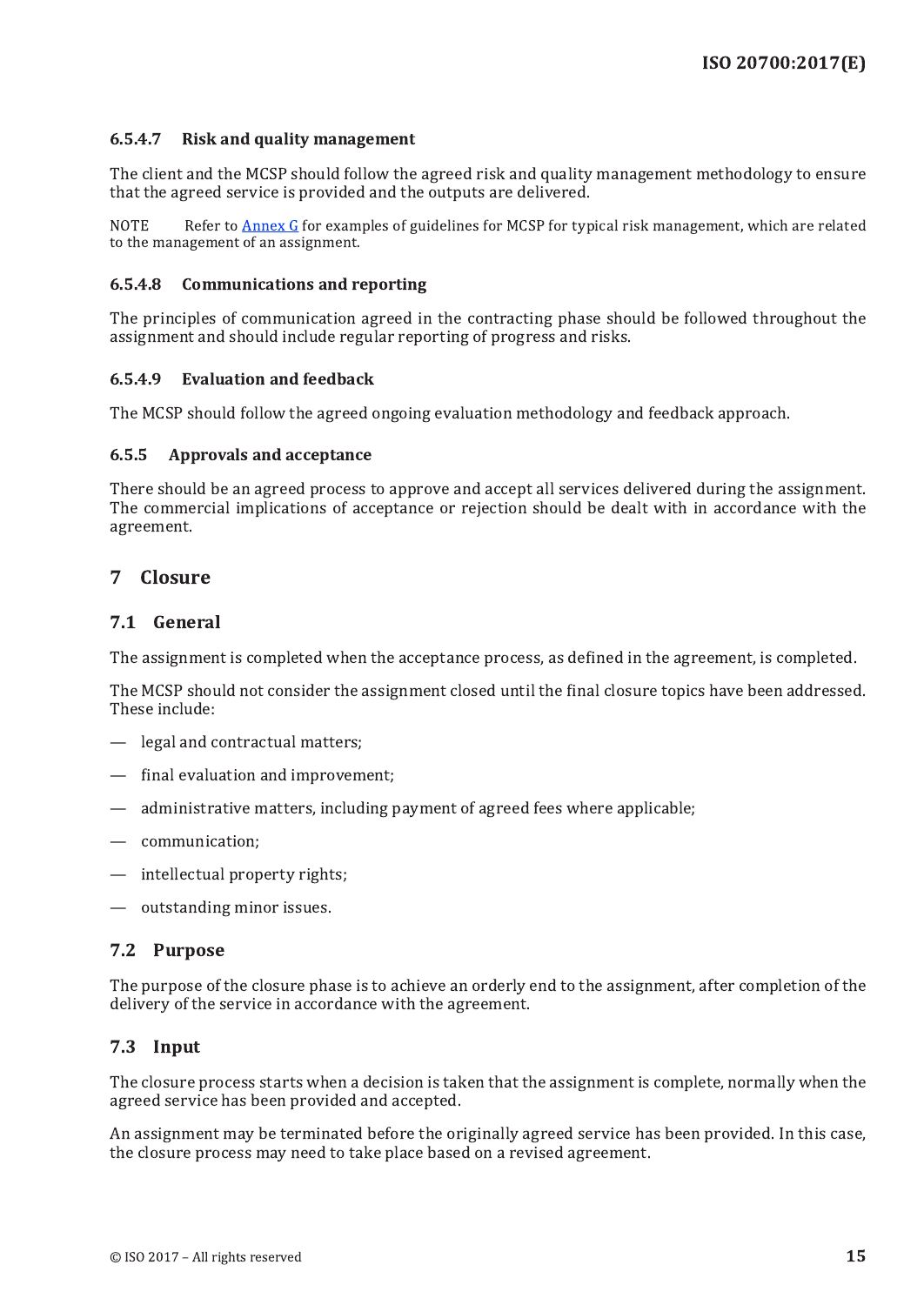# <span id="page-21-0"></span>7 .4 Outcome

The closure process results in a number of outcomes, including:

- release of all parties from their obligations in the agreement;
- shared understanding of continuing obligations between all the stakeholders, particularly the MCSP and the client (e.g. guarantees, confidentiality, data protection, intellectual rights, outstanding issues, etc.):
- financial settlement of invoices, expenses, etc.

# 7 .5 Contents

#### $7.5.1$ Legal and contractual matters

The MCSP should have effective processes to ensure that all legal and contractual matters are dealt with in a timely and efficient manner, in accordance with the agreement. These processes include:

- invoicing and payment;
- reconciliation of expenses of the MCSP;
- formal sign-off and acceptance;
- release of resources (including subcontractors);
- warranties and guarantees;
- third party confidentiality;
- ownership of intellectual property rights;
- obligations that remain after closure (e.g. legal, confidentiality, protection of intellectual property rights, data protection, non-competition, outstanding issues, etc.).

# 7 .5 .2 Final evaluation and improvement

Even if no evaluation is included in the agreement, the MCSP should have a process to gather feedback and learn from the work it undertakes so that the MCSP can record the information and knowledge created during the project and apply it for improvement.

Evaluation may be required for contractual reasons to determine the fees paid. If this is the case, the MCSP and the client should agree the most appropriate method of evaluation.

Typical metrics may include:

- innovation (development of new services);
- process effectiveness;
- process improvements;
- new systems and behaviour;
- methodologies;
- team performance:
- utilization of resources;
- sales leads/references;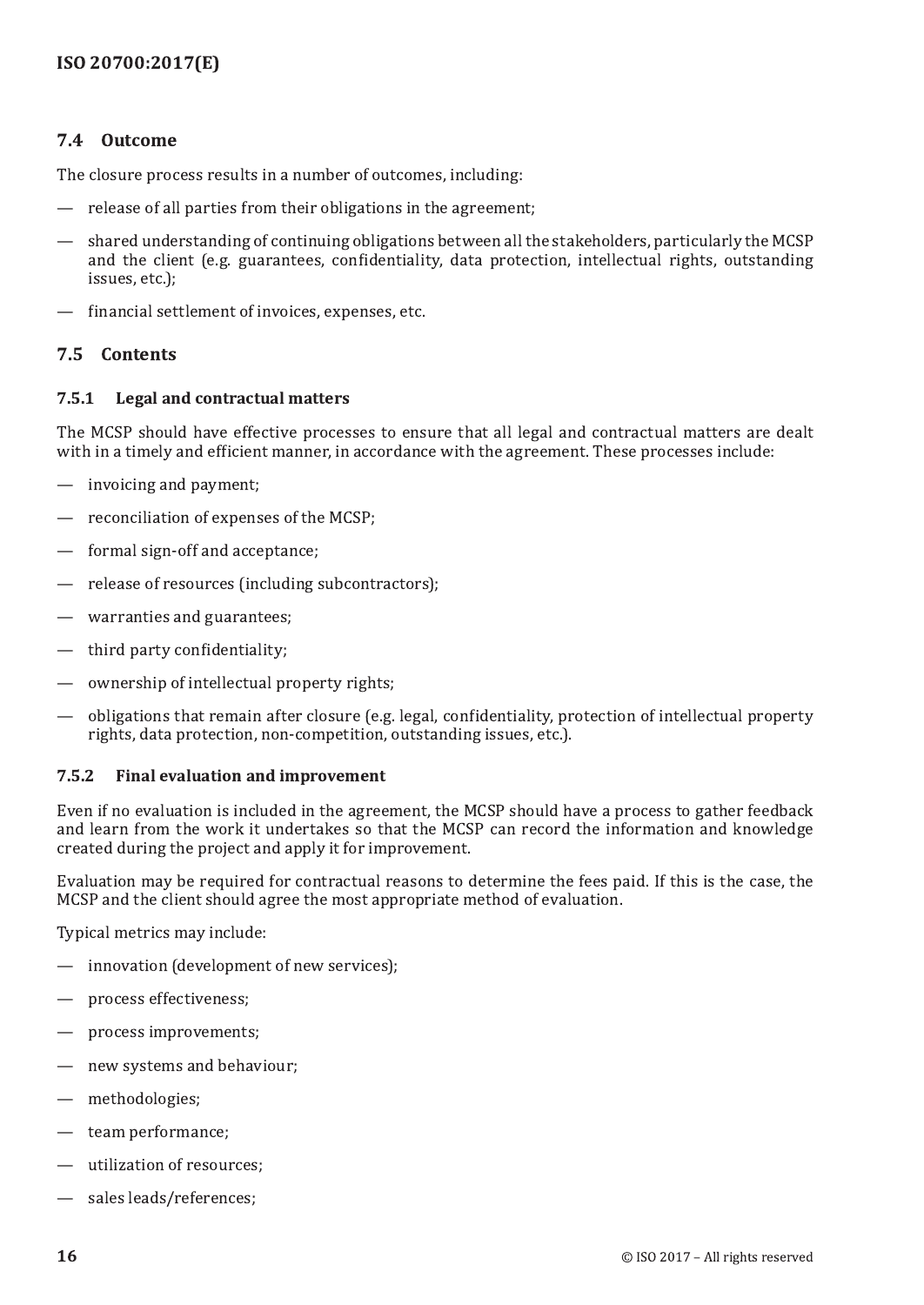<span id="page-22-0"></span> $-$  client satisfaction.

The MCSP should preferably maintain expertise in evaluation and should have a systematic process for ensuring that strengths and opportunities for improvement are recorded and shared among the staff. The MCSP should have processes to manage improvements such as:

- a) knowledge management;
- b) knowledge database;
- c) technology and methodology improvements;
- d) case studies;
- e) training, briefing;
- f) internal communication.

#### $7.5.3$ **Administrative matters** 7 .5 .3 Administrative matters

The MCSP should have effective processes to ensure that all administrative matters are dealt with in a timely and efficient manner. These processes can include:

- $-$  indexing, filing, archiving;
- $-$  backing-up data and records;
- return of client property, equipment and facilities (e.g. files, records, data, security passes);
- $-$  release/recruitment of subcontractors and internal resources;
- $\equiv$  completion of internal quality assurance procedures.

### 7 .5 .4 Communication

The MCSP should ensure that any obligations regarding communication about the assignment are fulfilled (e.g. confidentiality agreements, preparation of case studies, articles, requests for references, etc.).

The MCSP should ensure that the client is debriefed at the end of the assignment.

### 7 .5 .5 Outstanding minor issues

The MCSP should have a process, agreed upon with the client, for dealing with any outstanding minor issues after the completion of the assignment, so that closure can be achieved.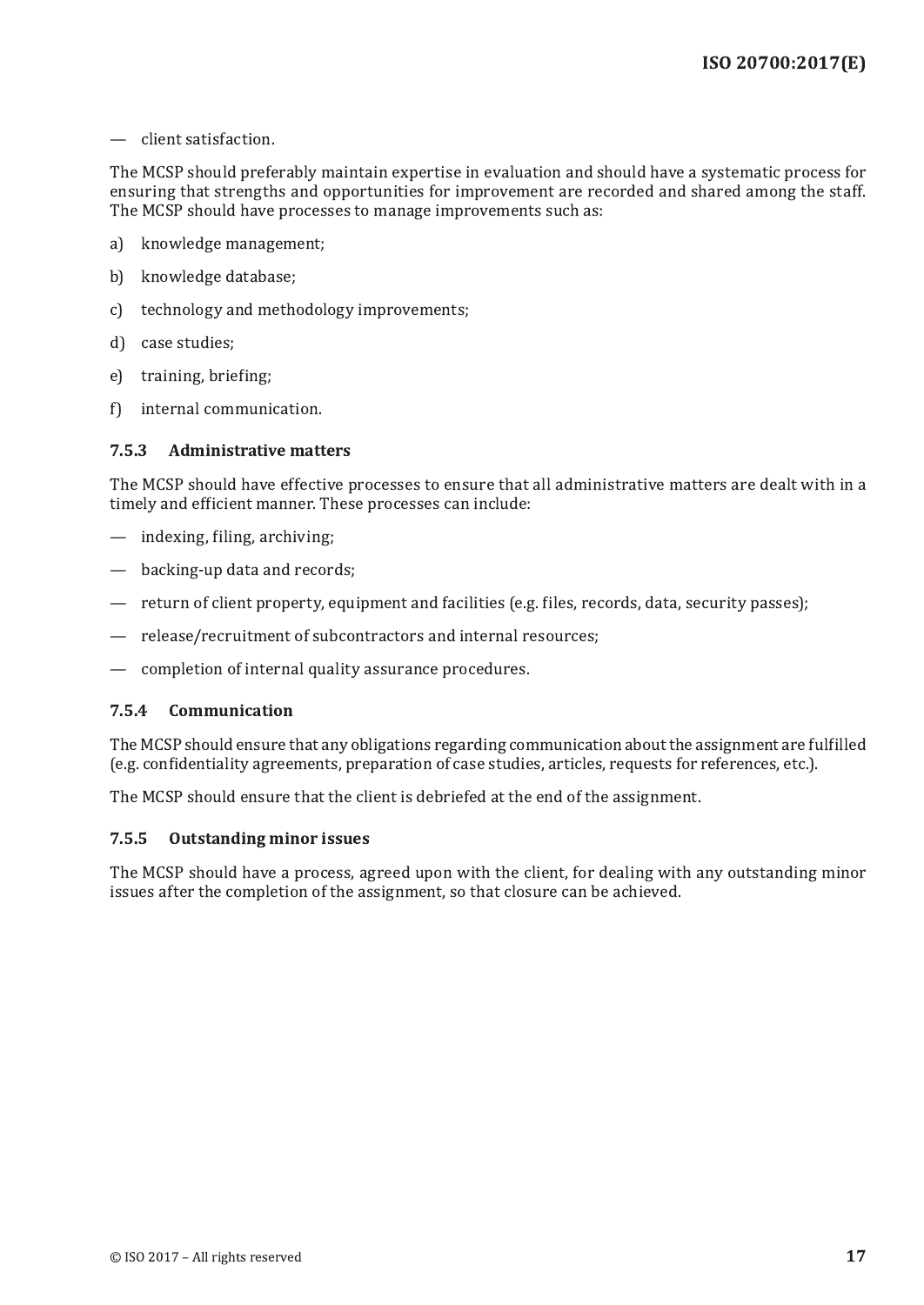# Annex A

(informative)

# <span id="page-23-0"></span>Supplementary information on ISO standards

To understand the proper use of ISO standards that are written for guidance, it is highly recommended that users refer to http://www.iso.org/iso/foreword.html, where relevant ISO directives, resolutions and their implications are presented.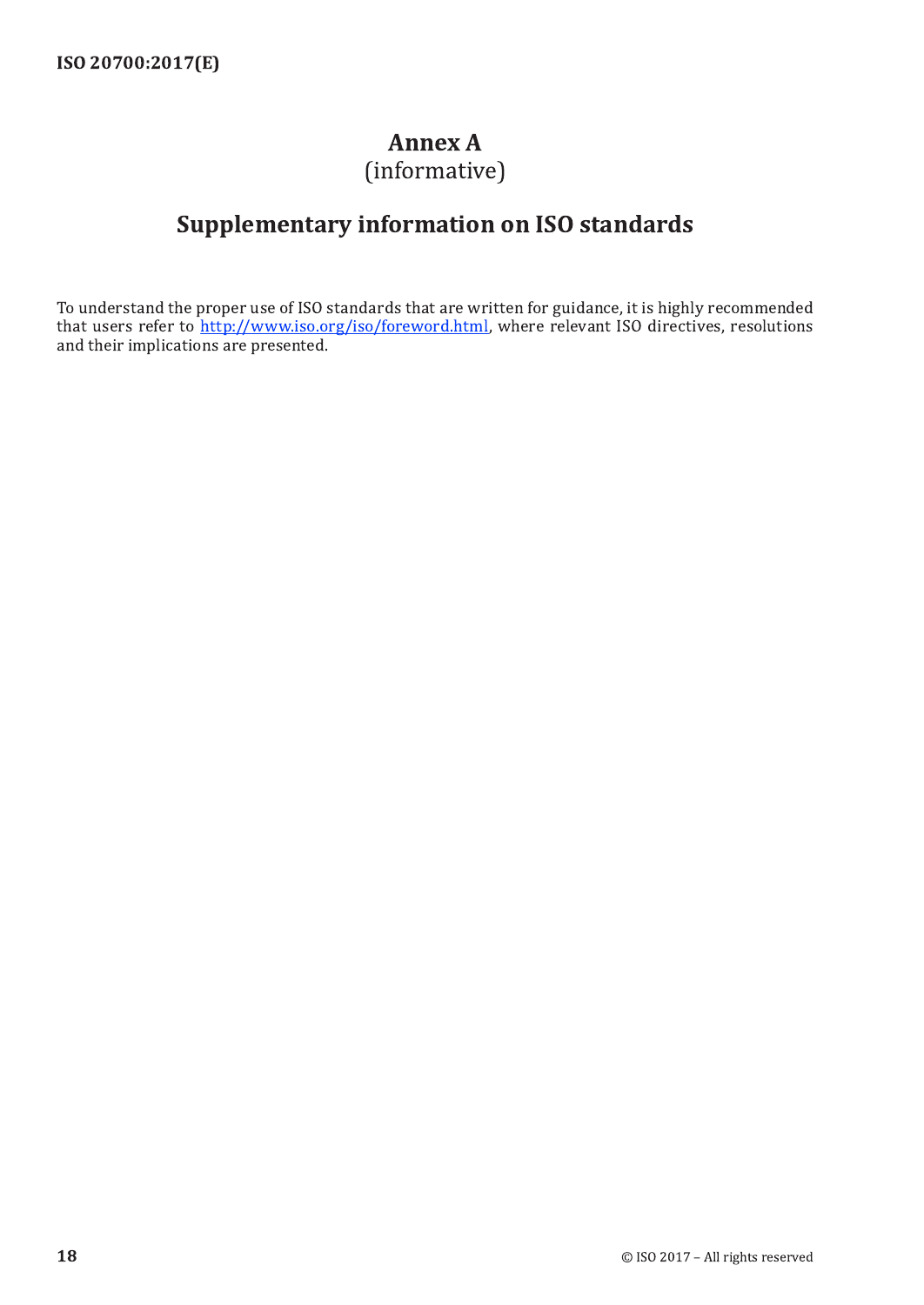# Annex B

# (informative)

# Examples of typical stakeholders

<span id="page-24-0"></span>Examples of stakeholders include

- cl ients ,
- rec ip ients ,
- $-$  public,
- MCSP organizations,
- $-$  management consultants,
- academ ia ,
- not-for profit bodies,
- environment,
- suppliers,
- governments ,
- un ions ,
- management consulting bodies and associations,
- $-$  shareholders,
- inves tors ,
- $-$  staff within the client,
- $-$  third parties,
- future generations .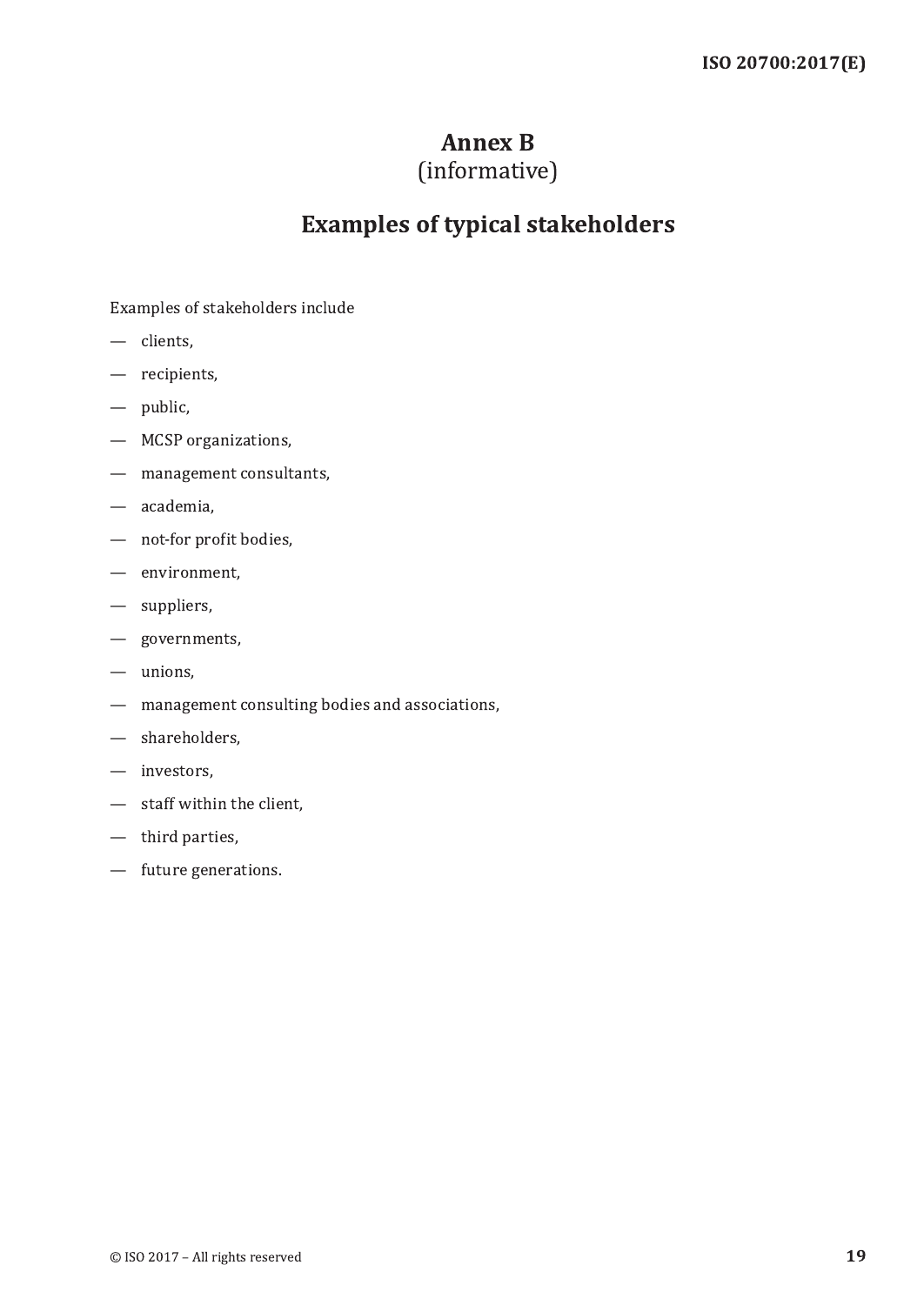# **Annex C** Annex C

# (informative)

# Basic structure of consulting activities

<span id="page-25-0"></span>Typical activities take place before, during and after a consultancy assignment. Examples may include:

# a) Understanding the business context

The MCSP invests time and resources to gain an understanding of the business and commercial environment of the client and the client's industry. Often, the MCSP will devote considerable resources to this activity in order to be able to identify potential clients and assignments.

Unless such an activity is part of a specific assignment, it is out of the scope of this document.

# b) Understanding the client's context

The MCSP, sometimes working with the client, invests time and resources to gain an understanding of the client's context, including situation and expectations. Often, this activity is part of the preparation for an assignment and may result in the submission of a proposal to deliver MCS.

**NOTE** Refer to Annex H for examples of typical understanding activities pre-assignment.

Unless such an activity is part of a specific assignment, it is out of the scope of this document.

#### Selection of MCSP  $c$

The client gains a relationship and a knowledge of the MCSP's capabilities as they relate to the client's issues and selects the MCSP to carry out the assignment, taking into account many factors usually including the proposals submitted, intermediate results from understanding, as shown in a) and b) activities, and references from other clients.

This activity of buying and selling may take place anytime amongst consulting activities. It is out of the scope of this document.

# d) Contracting

The client and MCSP reach a clear agreement on the scope and approach of the service to be provided and commit to working together.

This activity starts once the client and the MCSP have reached an understanding of the other party. [See a), b) and eventually  $c$ ) above.]

# e) Execution

Once agreement has been reached, the next part of the assignment is execution.

The MCSP provides the service in accordance with the agreed approach and plan. The MCSP and the client need to collaborate with confidence, fairness and mutual respect to achieve a mutually positive outcome.

# f) Closure

The final stage of the assignment is closure.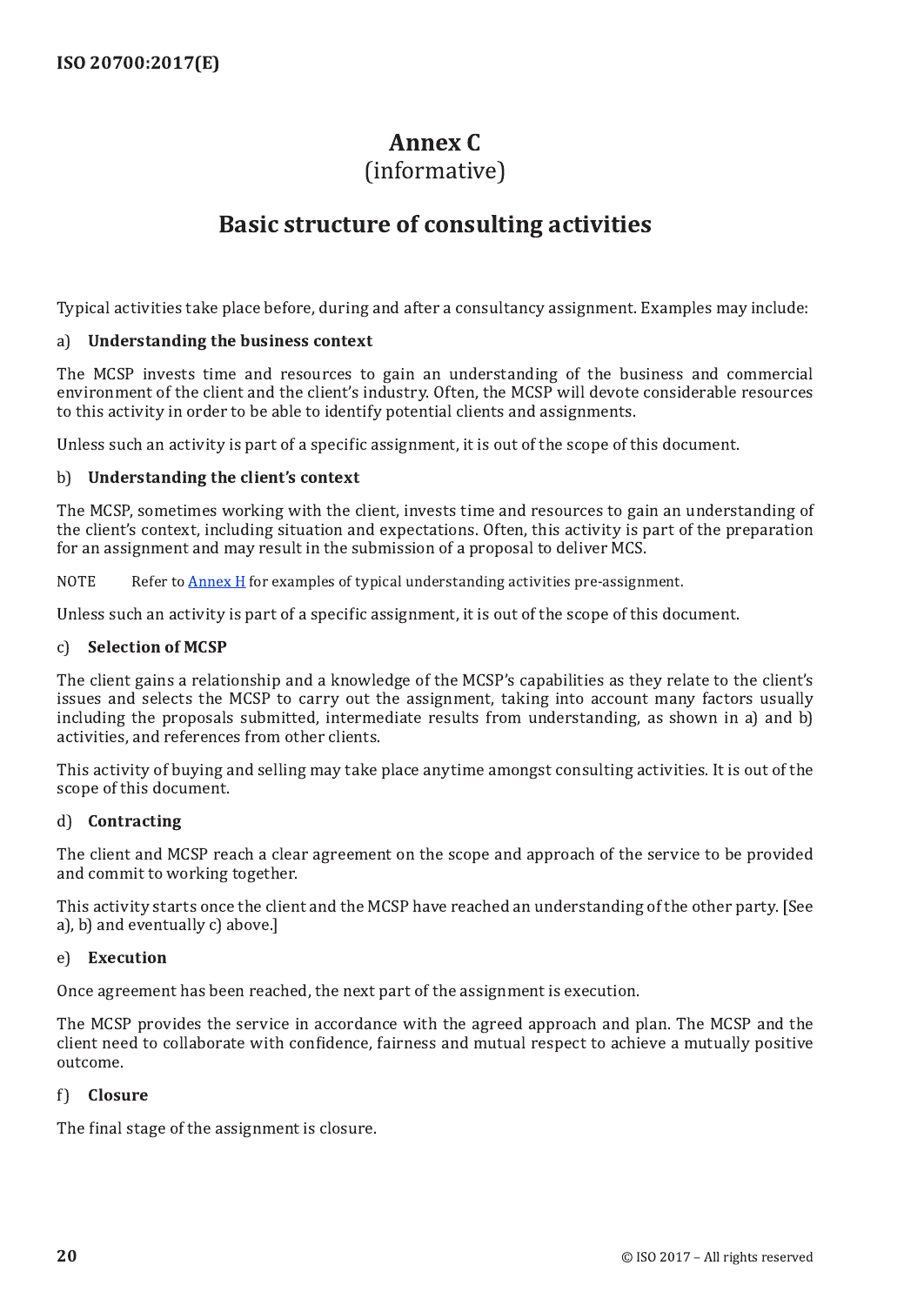After completion of the assignment, including the delivery of all outputs and assessment of the results, the assignment is "closed" by resolving any unfinished items and meeting all contractual and legal obligations. It is critical that the MCSP gains acceptance from the client that the assignment is complete.

# g) Follow up

The MCSP maintains relations with the client.

Unless such an activity is part of a specific assignment, it is out of the scope of this document.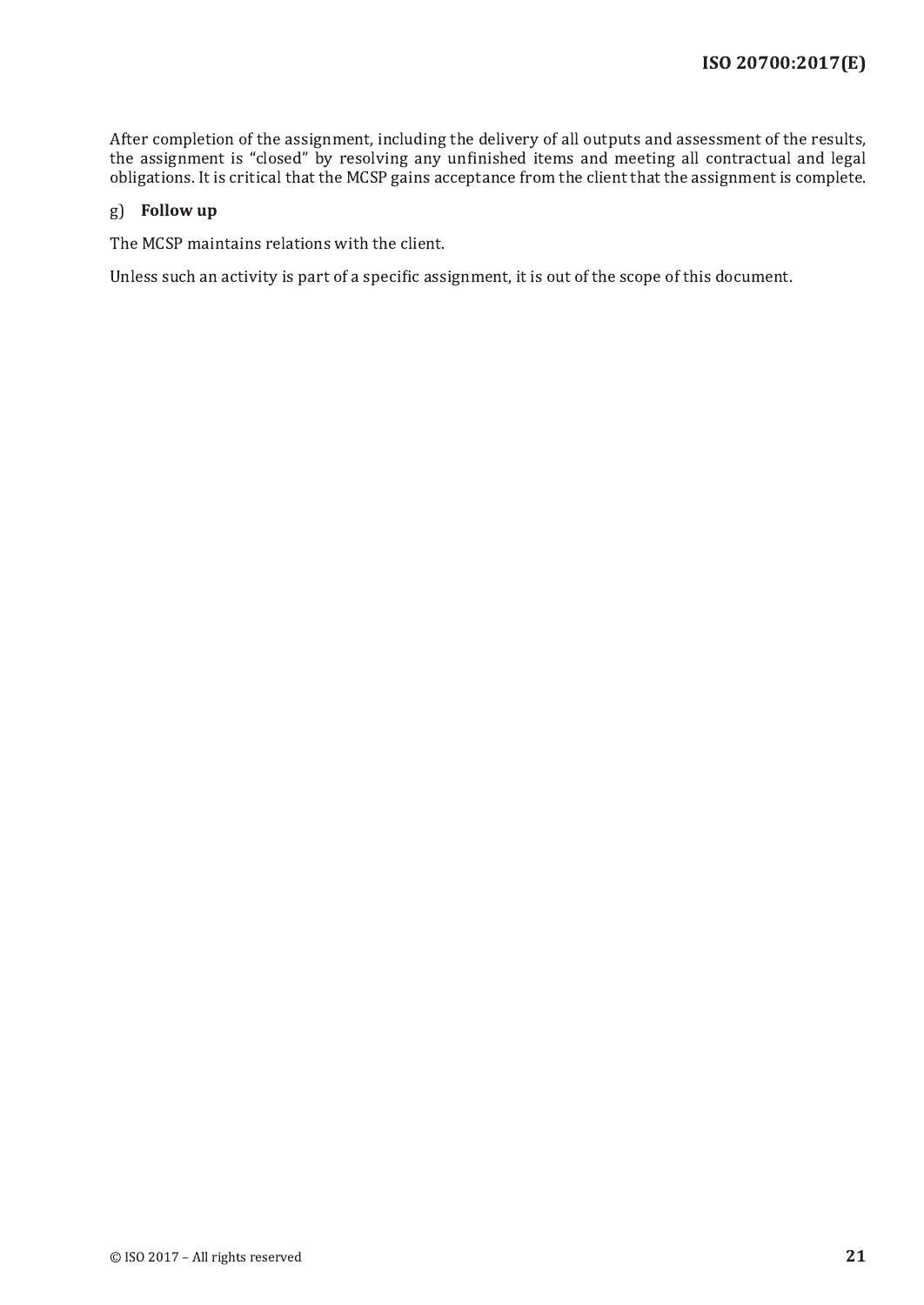# Annex D

(informative)

# <span id="page-27-0"></span>Examples of guidelines for MCSPs for a code of conduct

The purpose of a Code of Conduct (the "Code") is to help the MCSPs serve the public in general, the client in particular, the reputation of the profession of management consultancy and comply with the applicable laws. See Table D.1.

| <b>Ethical principle</b>         | <b>Manifestation of principle</b>                                                                                                                     |
|----------------------------------|-------------------------------------------------------------------------------------------------------------------------------------------------------|
| Responsibility to the public     |                                                                                                                                                       |
| Efficiency                       | Optimizing personal, client and other resources to complete an assignment.                                                                            |
| Sustainability                   | Recommending solutions that are compatible with the principles of sustain-<br>able development.                                                       |
| Responsibility                   | Representing the interests of the consultancy industry to the wider commu-<br>nity.                                                                   |
|                                  | Being aware of and complying with applicable laws and regulations relevant<br>to the assignment.                                                      |
| Legal                            | Not causing any person or persons to contravene any applicable laws and<br>regulations during the assignment.                                         |
| Public confidence                | Conducting their activities at all times in a manner that fosters confidence in<br>the profession.                                                    |
| Responsibility to the profession |                                                                                                                                                       |
| Respect for the profession       | Exhibiting conduct that reflects honourably upon and enhances the standing<br>and public regard of the profession.                                    |
|                                  | Maintaining integrity and professionalism at all times.                                                                                               |
| Integrity and professionalism    | Respecting the rights of other professionals in the consultancy industry by<br>not using proprietary information or methodologies without permission. |
|                                  | Maintaining disciplinary mechanisms to uphold the code of conduct.                                                                                    |

# Table  $D.1$  – Ethical principles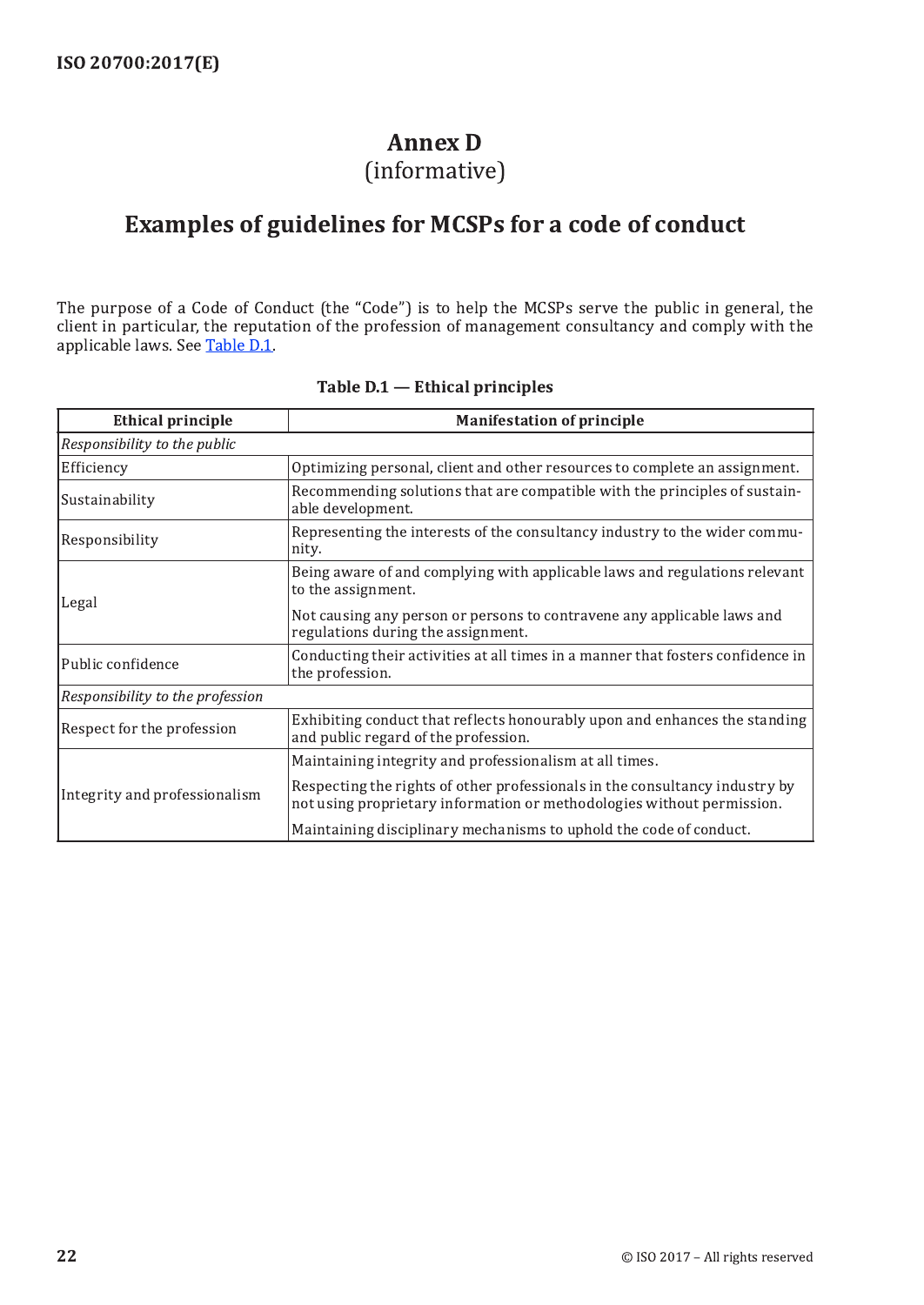# Annex E (informative)

# <span id="page-28-0"></span>Examples of guidelines to manage conflicts of interest

Independent, objective consulting advice involves managing a range of potential conflicts.

The MCSP should avoid actual or perceived conflicts of interest to ensure that the advice that they offer is objective and independent.

Conflicts may arise from prior or current client relationships, family relationships, internal consulting organizations, financial interests, legal/regulatory prohibitions and other business relationships. See Table E.1.

| <b>Source</b>                                                                         | <b>Explanation</b>                                                                                                                                                                                                                                                                                                                                                                                                    |
|---------------------------------------------------------------------------------------|-----------------------------------------------------------------------------------------------------------------------------------------------------------------------------------------------------------------------------------------------------------------------------------------------------------------------------------------------------------------------------------------------------------------------|
| Multiple projects with the<br>same client at different<br>level or different location | Are there parallel or similar contracts in the same group, past or present?                                                                                                                                                                                                                                                                                                                                           |
| Client is a former client                                                             | Where a client is also a former client, has the MCSP provided previous advice or<br>conducted previous analysis that would in any way constrain the MCSP's advice in<br>the new situation?                                                                                                                                                                                                                            |
| MCSP has a client or a<br>former client in the same<br>industry                       | Where the MCSP has a current or former client, perhaps in the same industry as<br>the client that the MCSP now seeks to advise, does the MCSP have proprietary<br>information that could impact its advice?                                                                                                                                                                                                           |
| Staff members have<br>relationship                                                    | Do any staff members at the MCSP have family relationships with client staff<br>members, particularly those in management positions?                                                                                                                                                                                                                                                                                  |
| Internal consulting<br>organizations                                                  | Do any staff members at the MCSP have hierarchical relationships with client or<br>recipient staff members, particularly those in management positions?                                                                                                                                                                                                                                                               |
| MCSP or staff have<br>financial interest                                              | Does the MCSP or its staff members have a financial interest in the client or any of<br>its management team members, including an overdue account receivable, loan or<br>equity investment?                                                                                                                                                                                                                           |
|                                                                                       | Where the MCSP also has a financial audit relationship with the client, are the<br>prospective consulting services allowed by the relevant securities regulator?                                                                                                                                                                                                                                                      |
| MCSP has audit relationship                                                           | Note that where a client is also an audit client, but not subject to securities<br>regulation, the client's audit committee may choose to restrict the additional<br>services that may be provided by the MCSP, as a matter of policy.                                                                                                                                                                                |
| Other                                                                                 | Other business relationships may include situations where the MCSP or its staff<br>have a shared interest with a client in a third party contract (such as software<br>partnership, a leased premises, a subscription to sports tickets, etc.) or where the<br>MCSP or its staff members are "captive" on the staff of the client, as in the case of<br>"contract" or "interim" management or "internal consultants". |

# Table  $E.1$   $-$  Potential sources of conflict

Potential remedies include:

- seek consent: in certain circumstances, the MCSP may be able to manage conflicts through full disclosure of past or current client relationships, seeking the written approval/consent of the affected parties;
- isolate areas of potential conflict of interest: establish confidentiality/non-disclosure agreements with respect to new client information, staffing restrictions, separation of service teams and data, differing client reporting points and other approaches;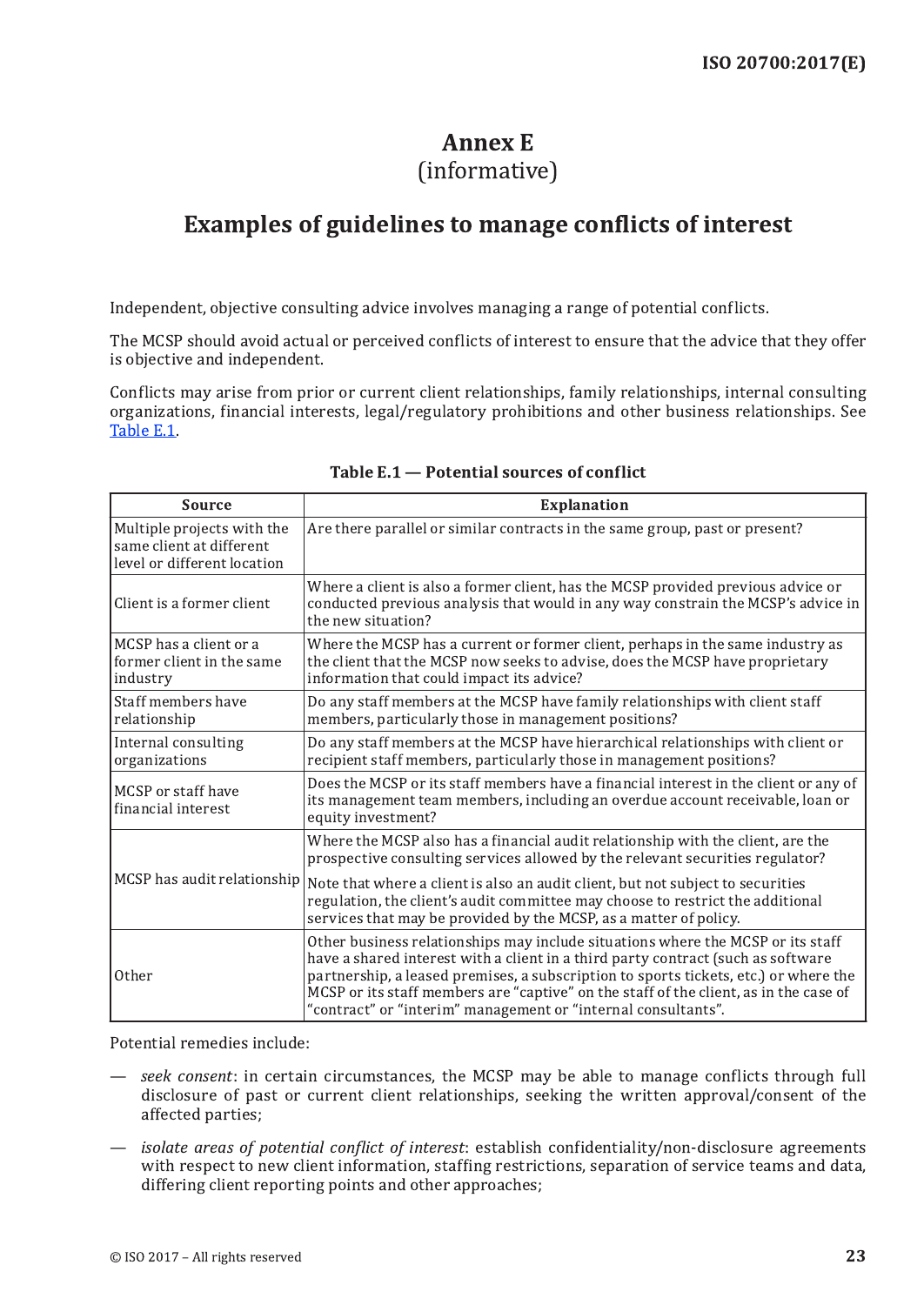— termination: an MCSP may not be able to manage/mitigate a conflict and will be required to turn down an assignment.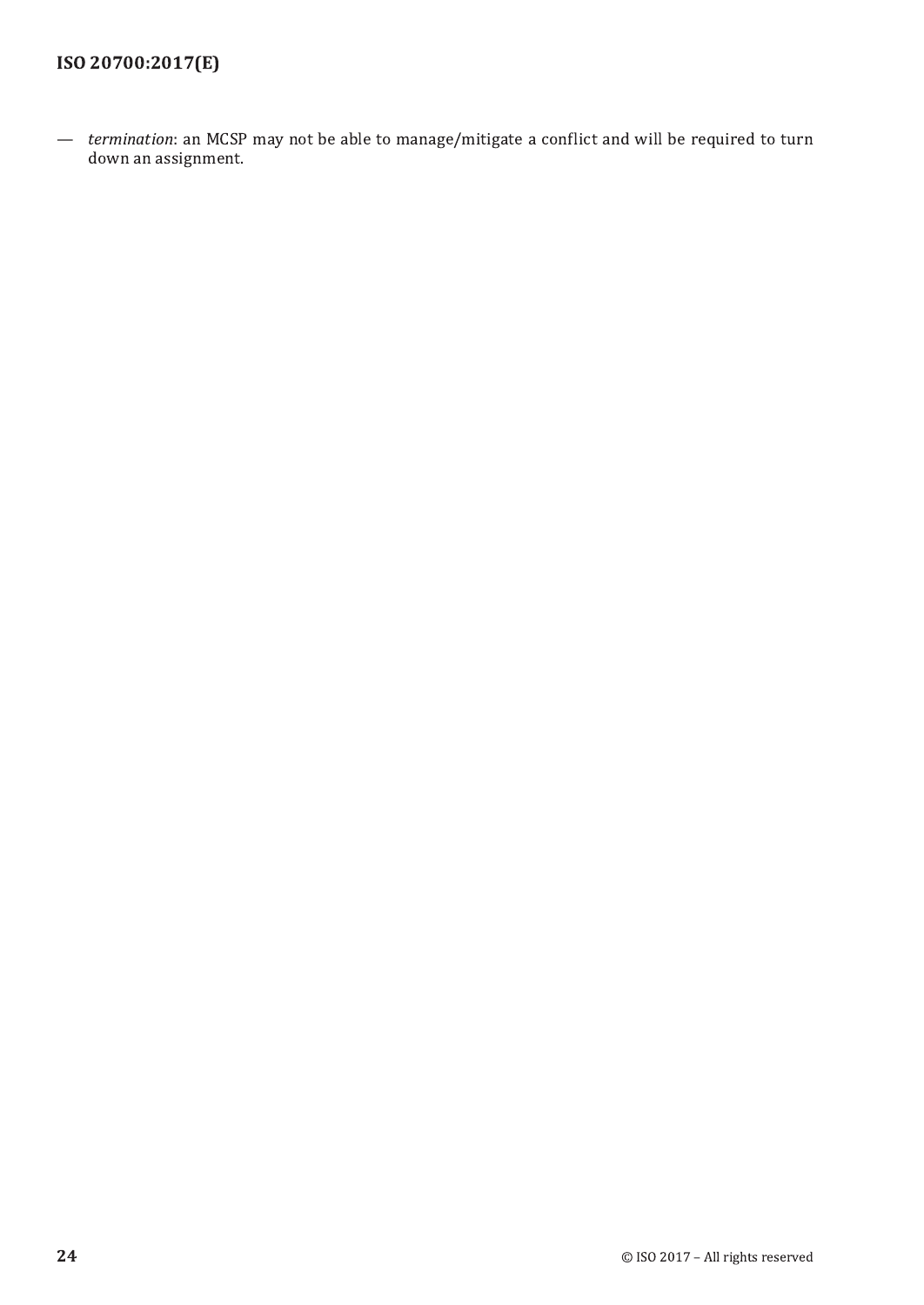# Annex F (informative)

# Examples of criteria to evaluate capability

<span id="page-30-0"></span>The examples in Table F.1 might be helpful to evaluate the MCSP's sustainable capability (see 4.4.5 and  $6.5.4.4$ 

| <b>Staff competencies</b> | <b>Examples</b>                                                                                                                                                                                           |  |
|---------------------------|-----------------------------------------------------------------------------------------------------------------------------------------------------------------------------------------------------------|--|
|                           | Industry knowledge                                                                                                                                                                                        |  |
| Domain expertise          | Business knowledge                                                                                                                                                                                        |  |
|                           | Knowledge and experience of consultancy processes                                                                                                                                                         |  |
|                           | Cognitive skills                                                                                                                                                                                          |  |
| Consulting skills         | Problem solving skills                                                                                                                                                                                    |  |
|                           | Resourcefulness                                                                                                                                                                                           |  |
|                           | Communication skills                                                                                                                                                                                      |  |
| People skills             | Conflict management skills                                                                                                                                                                                |  |
|                           | Relationship management skills                                                                                                                                                                            |  |
|                           | Collaboration                                                                                                                                                                                             |  |
| Other resources           | <b>Examples</b>                                                                                                                                                                                           |  |
| Products                  | SIX SIGMA improvement of productivity                                                                                                                                                                     |  |
|                           | Market analysis                                                                                                                                                                                           |  |
| Information               | Cost databases                                                                                                                                                                                            |  |
|                           | <b>Benchmarks</b>                                                                                                                                                                                         |  |
|                           | Market information                                                                                                                                                                                        |  |
|                           | Research report                                                                                                                                                                                           |  |
|                           | Books published                                                                                                                                                                                           |  |
| Research                  | Primary and secondary research methods for data<br>collection (e.g. interviews, focus groups, surveys,<br>informants, direct observation, literature search,<br>documents, databases, historical records) |  |
|                           | Risk management                                                                                                                                                                                           |  |
|                           | Contingency planning                                                                                                                                                                                      |  |
|                           | Business analysis                                                                                                                                                                                         |  |
|                           | Change management                                                                                                                                                                                         |  |
| Methodologies             | SWOT analysis                                                                                                                                                                                             |  |
|                           | Force field analysis                                                                                                                                                                                      |  |
|                           | Best management practices                                                                                                                                                                                 |  |
|                           | Quality management                                                                                                                                                                                        |  |
|                           | Benchmarking                                                                                                                                                                                              |  |

# Table  $F.1 -$  Capability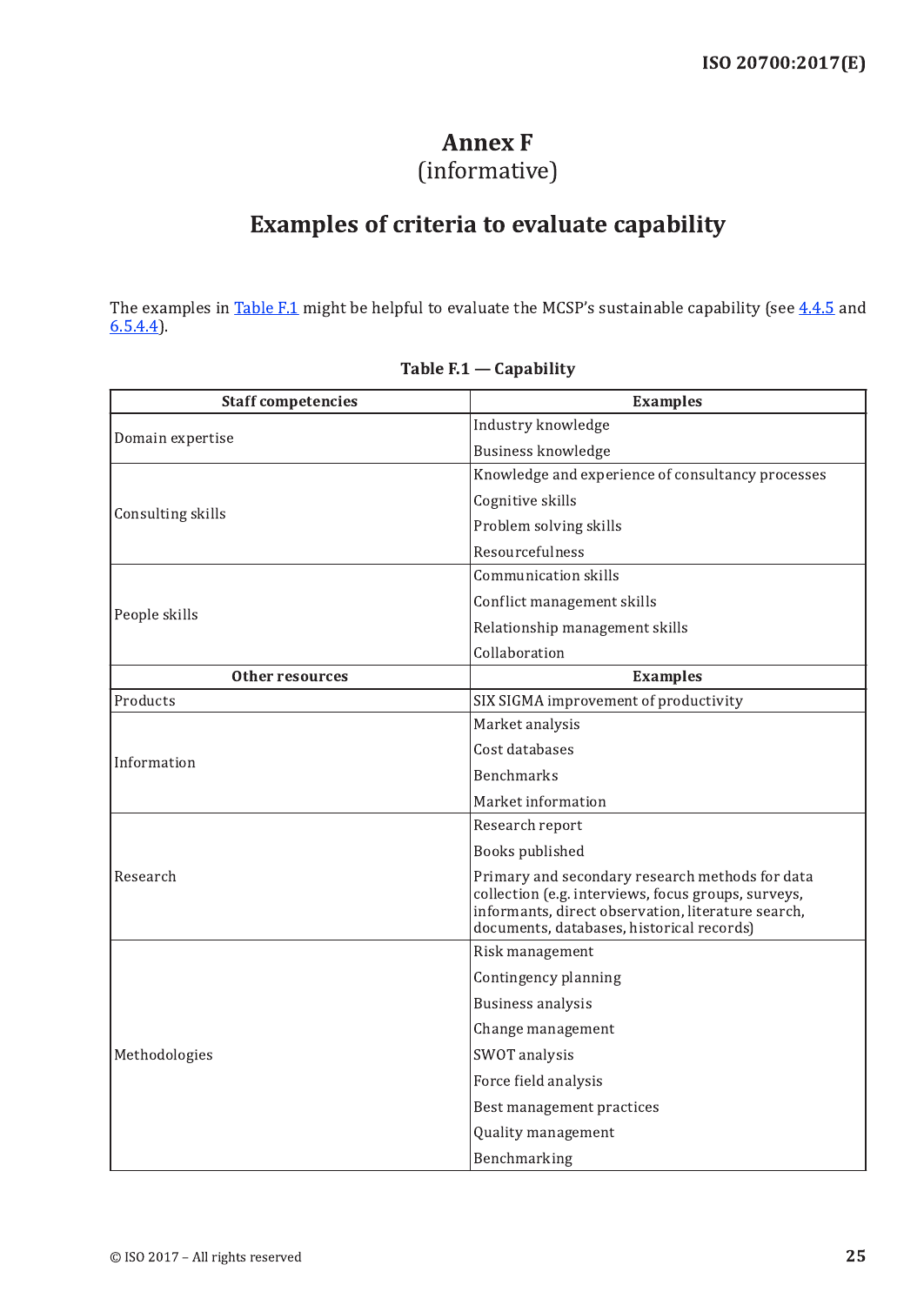| Tools                  | Software                                           |
|------------------------|----------------------------------------------------|
|                        | Training software                                  |
| Networks               | Market and industry sources                        |
|                        | Training program                                   |
|                        | Career development                                 |
| Capability improvement | Budgets and resources allocated to all these areas |
|                        | Ongoing professional development                   |

# Table F.1 (continued)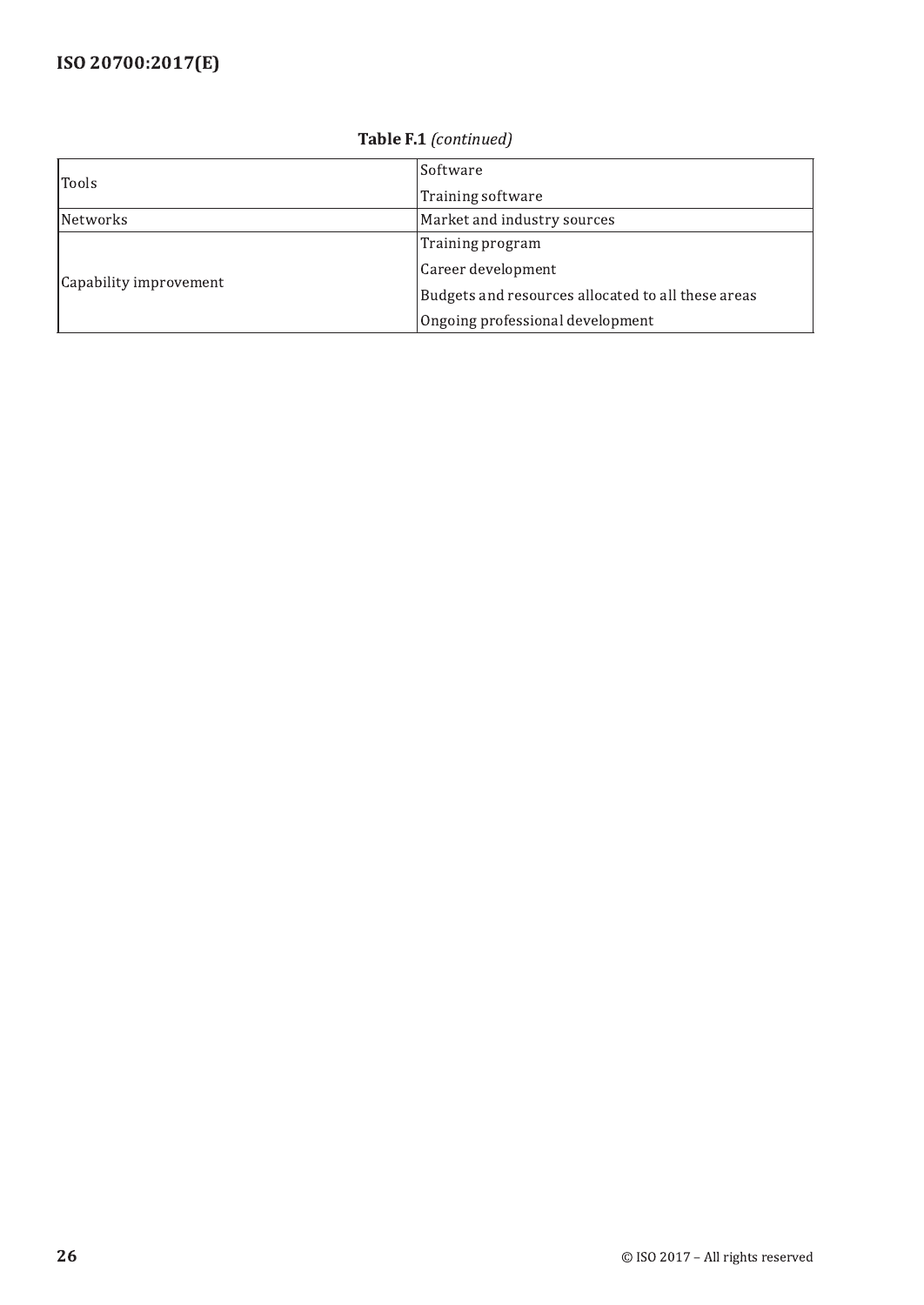# Annex G (informative)

# <span id="page-32-0"></span>Examples of guidelines for MCSPs for typical risk management

| <b>Principal sources</b><br>of risk                                                                                                                                                                 | <b>Factors to consider</b>                                                                                                                                                                                                                                                                                                                                                       | <b>Mitigation</b>                                                                                                                                                                                                                                                                                                                                            |
|-----------------------------------------------------------------------------------------------------------------------------------------------------------------------------------------------------|----------------------------------------------------------------------------------------------------------------------------------------------------------------------------------------------------------------------------------------------------------------------------------------------------------------------------------------------------------------------------------|--------------------------------------------------------------------------------------------------------------------------------------------------------------------------------------------------------------------------------------------------------------------------------------------------------------------------------------------------------------|
| <b>Client: Does the</b><br>client or its<br>management team<br>pose issues that<br>could affect the<br>successful<br>completion of the<br>assignment?                                               | Past dealings with the organization and/or<br>its principles.<br>Any reputational or integrity concerns<br>related to the prospective client, its principles<br>or the industry in which it operates.<br>Any financial considerations which could<br>impair the client's ability to pay the consultant.                                                                          | The MSCP should be prepared to<br>decline to work for a prospective client<br>if the MCSP has serious concerns.<br>Financial concerns can be reduced<br>by negotiating payment arrangements,<br>such as advances or milestone payments.                                                                                                                      |
| Nature of<br>engagement:<br>Does the nature<br>of the particular<br>assignment pose<br>addition risks to<br>successful<br>completion?                                                               | Public profile, sensitivity, controversy<br>around issues to be examined.<br>Significant changes at the client in the<br>recent past.<br>Any requirements to deviate from the<br>MCSP's usual policies and procedures.<br>Client's project governance and availability<br>of client data.                                                                                        | Seek clarity of project governance<br>and data sources in advance.<br>The MSCP should be prepared to<br>decline a particular assignment, if the<br>MCSP has serious concerns.                                                                                                                                                                                |
| <b>Quality of delivery:</b><br>Are there risks in<br>the MCSP ability to<br>oversee and deliver<br>the project to the<br>satisfaction of the<br>client and without<br>risk to MCSP's<br>reputation? | Existence of, and MCSP experience with,<br>methodologies to be deployed in the assignment.<br>Availability of MCSP staff with the skills<br>and experience to conduct the engagement.<br>Sufficient budget to execute the project to a<br>high standard.<br>All decisions relating to client and engagement risks, as well as risk mitigation strategies, should be approved and | A functioning quality management<br>program.<br>Analysis and recommendations<br>supervised and approved by a more<br>senior experienced management<br>consultant.<br>Independent internal review.<br>Care taken in the precise wording of<br>MCSP's findings and recommendations.<br>Restrictions on the distribution or<br>reliance upon the MSCP's report. |

# Table  $G.1$  — Typical risks for MCSPs

documented at a senior level according to the MCSP's own policies and procedures.

NOTE Conflict of interest can also pose risks related to the client, assignment or staffing. Consideration of conflict of interest is outlined separately in **Annex E**.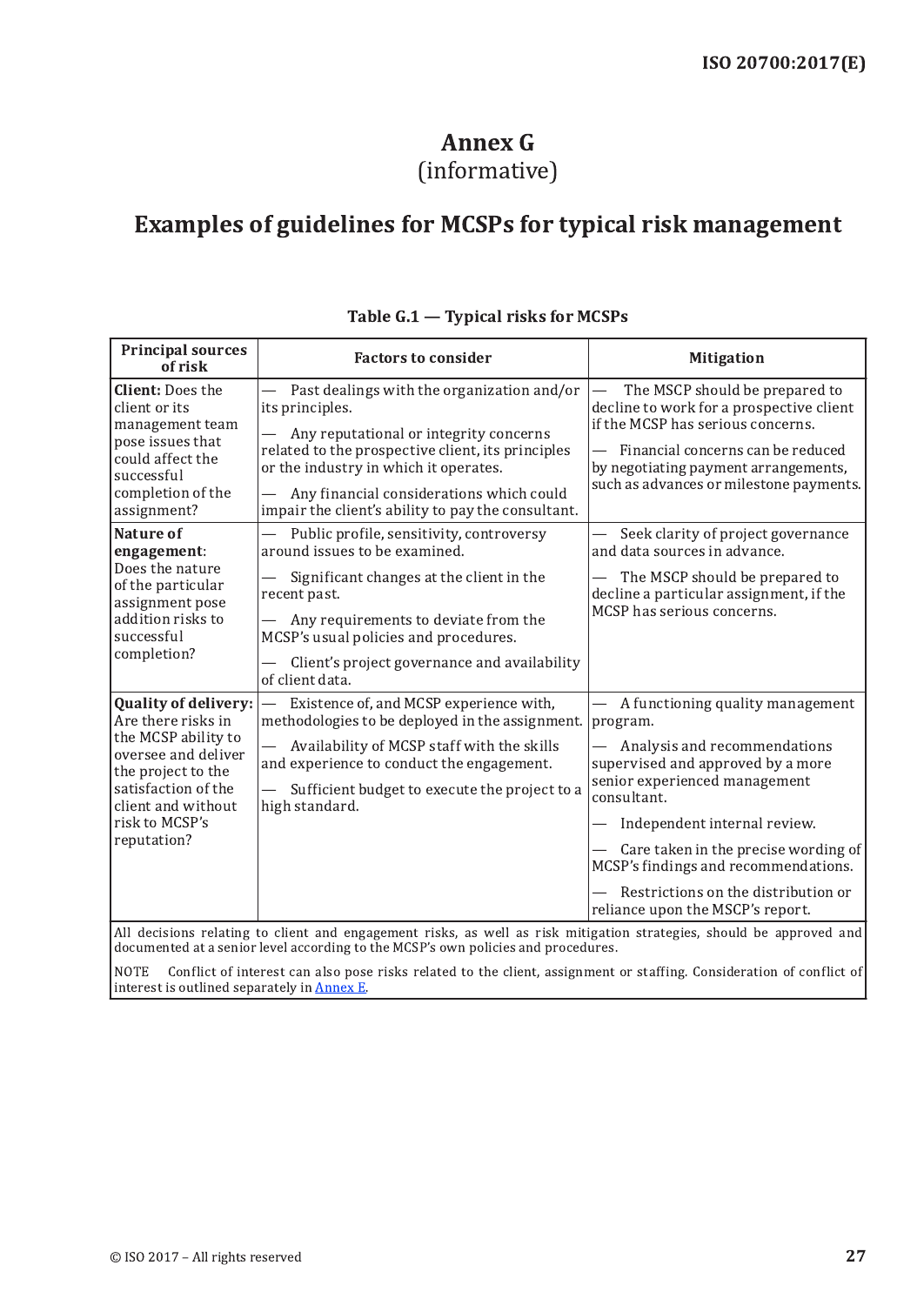### **Annex H** Annex H

# (informative)

# <span id="page-33-0"></span>Examples of typical understanding activities "pre-assignment"

Before agreement, many components may be addressed at any stage with intermediate results to be performed by the client, the MCSP and other relevant stakeholders. These result in "understanding":

- sales and marketing product promotion;
- benchmarks of organizations in an industry;
- regulations relevant to the organization's growth or operation;
- diagnosis of a situation or situation analysis;
- needs, expectations, issues;  $\overline{\phantom{0}}$
- assumptions;
- alert about risk (refer to  ${\underline{\rm Annex~G}}$ );
- constraints;
- requirements definition;
- analysis and conceptualization of the problem to solve, approach to services to be asked for and  $\overline{\phantom{0}}$ budget for these activities;
- speculative proposal.  $\overline{\phantom{m}}$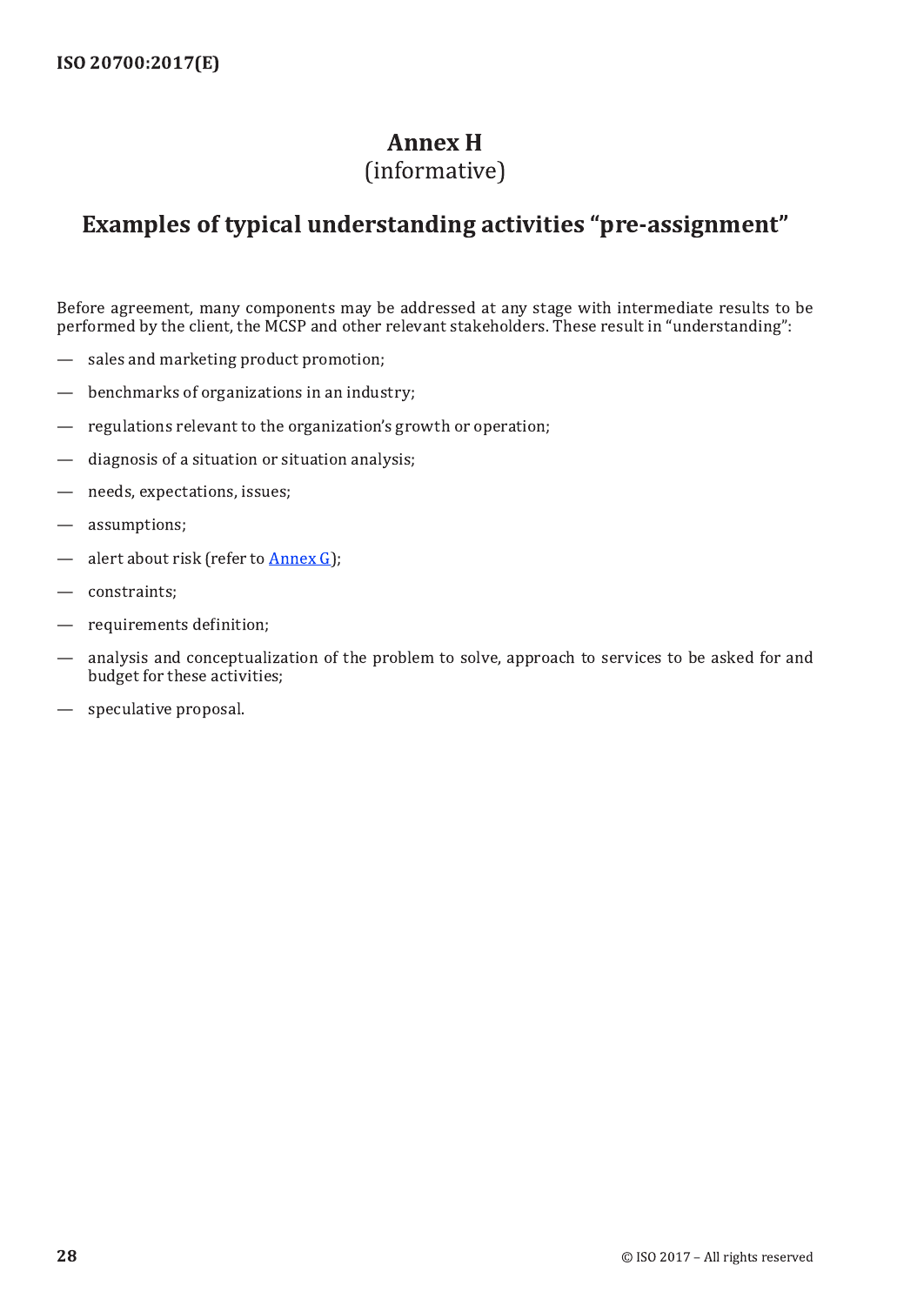# **Bibliography**

- <span id="page-34-0"></span>[1] ISO 9001:2015, Quality management systems - Requirements
- [2] ISO 10019, Guidelines for the selection of quality management system consultants and use of their services services
- [3] ISO 14001, Environmental management systems Requirements with guidance for use
- [4] ISO 21000-19:2010, Information technology Multimedia framework (MPEG-21) Part 19: Media Value Chain Ontology
- [5] ISO 21500:2012, Guidance on project management
- $[6]$  ISO 22301:2012, Societal security Business continuity management systems Requirements
- [7] ISO 26000:2010, Guidance on social responsibility
- [8] ISO 37001, Anti-bribery management systems Requirements with guidance for use
- [9] ISO Guide 73:2009, Risk management Vocabulary
- [10] EN 16114, Management consultancy services
- [11] UNITED NATIONS GUIDELINES. http://www.un.org/en/ethics/pdf/StandConIntCivSE.pdf
- [12] INTERNATIONAL LABOUR OFFICE GUIDELINES. Management Consulting A Guide to the Profession. 2002. ILO Geneva, 4th Edition http://ksg.vse.cz/wp-content/uploads/2012/04/MC.pdf
- [13] WORLD TRADE ORGANIZATION GUIDELINE. https://www.wto **WORLD** TRADE ORGANIZATION GUIDELINE. .org/english/ tratop\_e/ serv\_e/ accountancy\_e/ accountancy\_e.htm https://www.wto.org/ english/ res e/ statis e/ services training module e.pdf
- [14] WORLD BANK GUIDELINES. http://web.worldbank.org/WBSITE/ EXTERNAL/PROJECTS/PROCUREMENT/0, contentMDK: 20060636~menuPK: 92324~pagePK: 84269~piPK:84286~theSitePK:84266,00.html
- [15] EUROPEAN BANK FOR RECONSTRUCTION AND DEVELOPMENT GUIDELINES. Technical Cooperation: Guidelines for Clients Managing Donor Funded Consultancy Assignments http://www.ebrd [.com/ work -withus/ procurement/ consu ltancy -services .htm l](http://www.ebrd.com/work-withus/procurement/consultancy-services.html) [http :// www .ebrd .com/ down loads/](http://www.ebrd.com/downloads/procurement/CSU/Guidelines_Client_November_2011_ENG.pdf) procurement/CSU/Guidelines\_Client\_November\_2011\_ENG.pdf
- [16] THE INTERNATIONAL BANK FOR RECONSTRUCTION AND DEVELOPMENT GUIDELINES. http://siteresources.worldbank.org/INTPROCUREMENT/Resources/278019  $-1308067833011$ /Consultant GLs English Final Jan2011.pdf
- [17] GRI Guidelines. References Not Available about Management Consulting